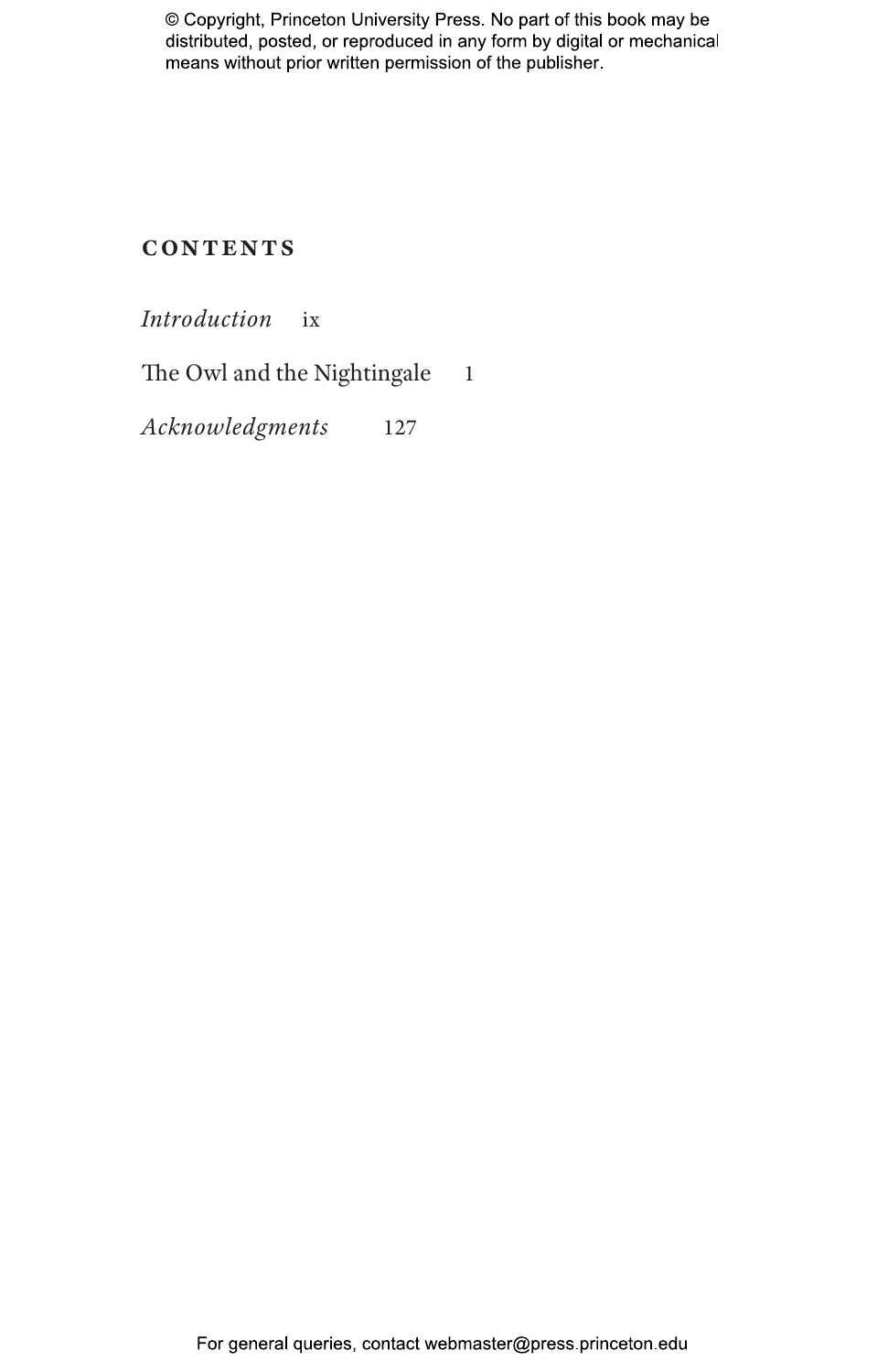## The Owl and the Nightingale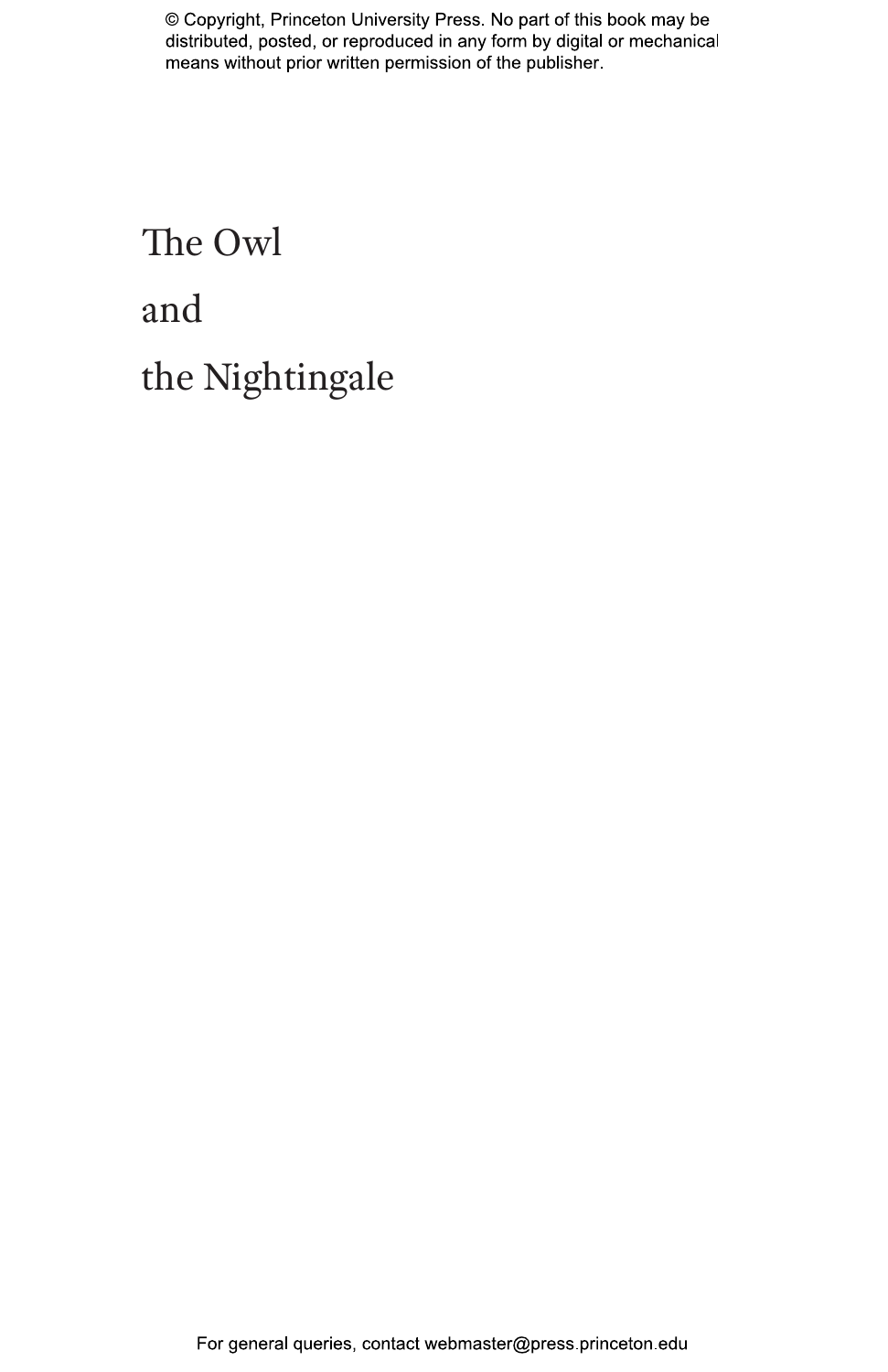Ich was in one sumere dale, in one sube dizele hale, iherde ich holde grete tale an hule and one niztingale. Dat plait was stif & starc & strong, sum wile softe & lud among; an aiber azen ober sval, & let bat [vue]le mod ut al. & eiber seide of oberes custe bat alre-worste bat hi wuste: & hure & hure of obere[s] songe hi holde plaiding sube stronge.

De niztingale bigon be speche, in one hurne of one breche, & sat up one vaire boze, -bar were abute blosme inoze,in ore waste bicke hegge imeind mid spire & grene segge. Ho was be gladur uor be rise, & song auele cunne wise: [b] et buzte be dreim bat he were of harpe & pipe ban he nere: bet buzte bat he were ishote of harpe & pipe ban of brote.

[Þ]o stod on old stoc þar biside, bar bo vle song hire tide, & was mid iui al bigrowe; hit was bare hule earding-stowe. 10

20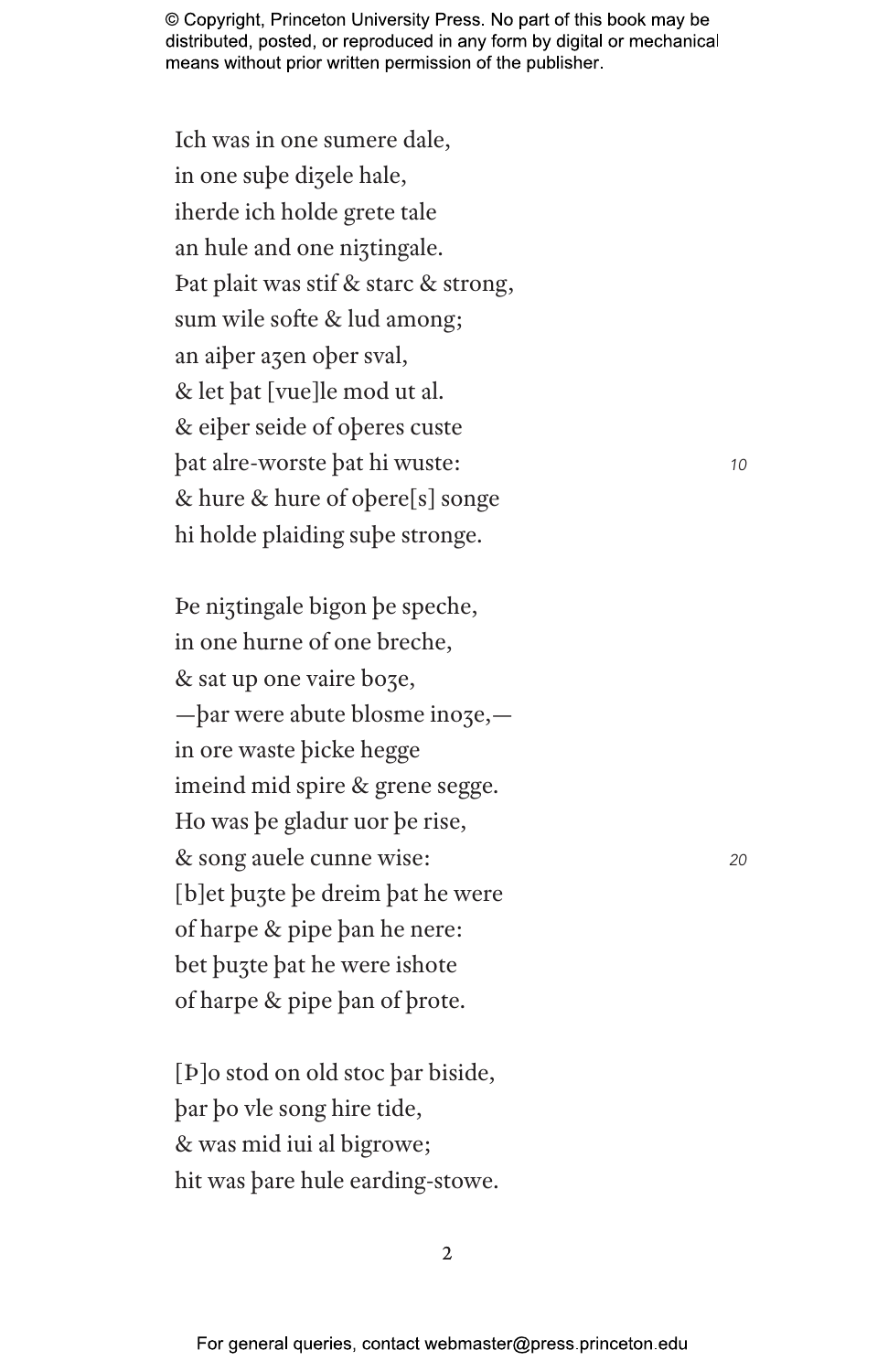One summer's day I overheard a mighty war of words disturb a peaceful & secluded dale; between an Owl & Nightingale barbed comments flew, now soft, now loud, but always heartfelt, wounding, proud. The birds, both swollen up with anger, hurled abuse at one another, taking turns to slate & curse what in the other bird was worst, *10* with insults being especially strong when rubbishing the other's song.

The Nightingale took up proceedings from the corner of a clearing, perching on a handsome bough with blossoms hanging down & round, beside a densely knotted hedge entwined with reeds & bright green sedge. She gloried in that branch; it formed a kind of stage, & she performed *<sup>20</sup>* the music of her repertoire as if she played a pipe or harp, as if each bright, melodious note were not the product of a throat.

There was, nearby, a tree-stump where the Owl intoned her hourly prayers, an ancient ivy-covered bole the Owl had claimed as her abode.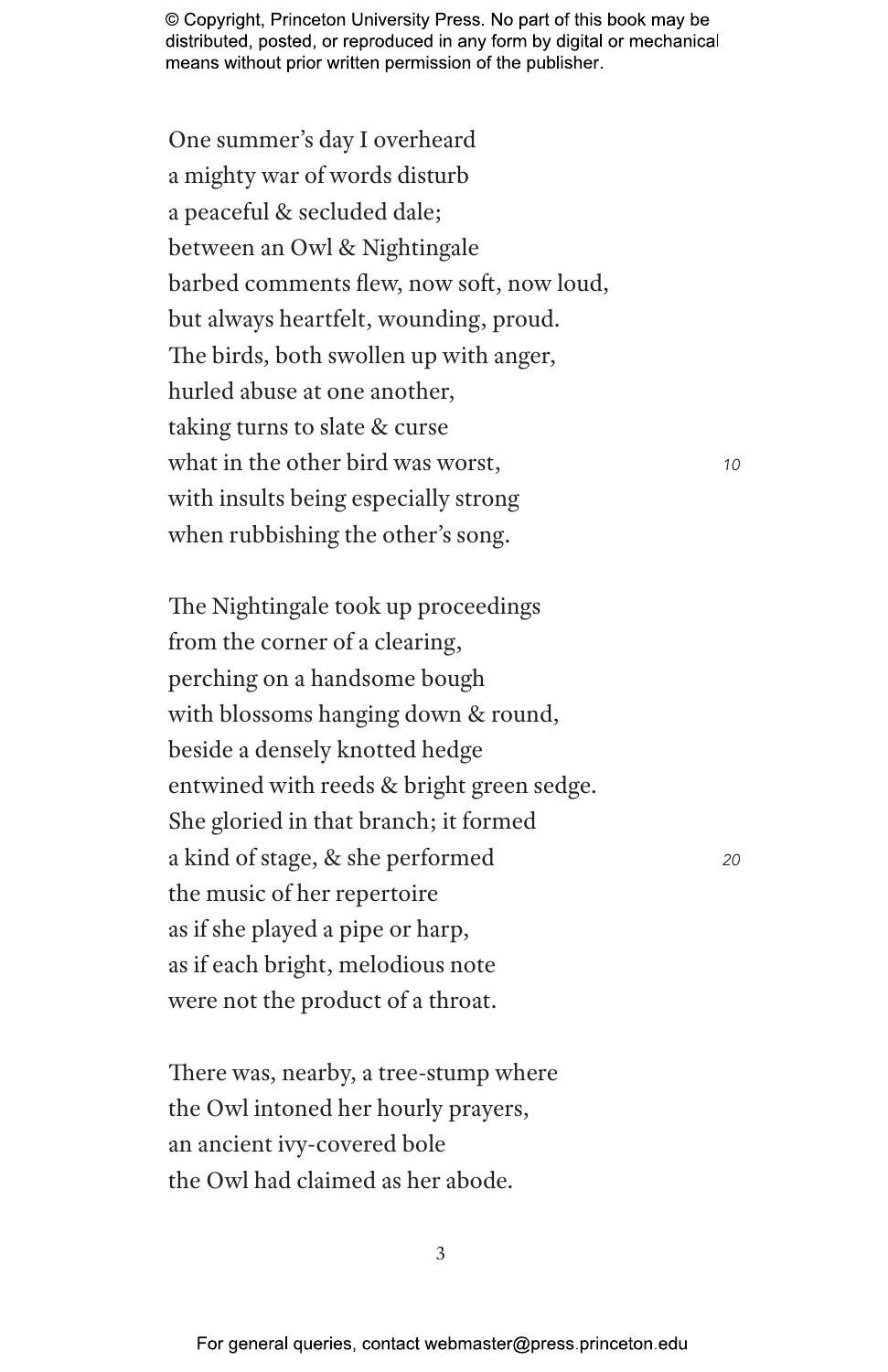[**P**]e niztingale hi isez, & hi bihold & ouerseȝ, *<sup>30</sup>* & þuȝte wel [vu]l of þare hule, for me hi halt lodlich & fule. "Vnwiȝt," ho sede, "awei þu flo! me is þe w[u]rs þat ich þe so. Iwis for þine [vu]le lete, wel [oft ich] mine song forlete; min horte atfliþ & falt mi tonge, wonne þu art [to me] iþrunge. Me luste bet speten þane singe of þine fule ȝoȝelinge." *<sup>40</sup>*

Þos hule abod fort hit was eve, ho ne miȝte no leng bileue, vor hire horte was so gret þat wel neȝ hire fnast atschet, & warp a word þar-after longe; "Hu þincþe nu bi mine songe? We[n]st þu þat ich ne cunne singe, þeȝ ich ne cunne of writelinge? Ilome þu dest me grame, & seist me [boþe tone] & schame. *<sup>50</sup>* Ȝif ich þe holde on mine uote, (so hit bitide þat ich mote!) & þu were vt of þine rise, þu sholdest singe an oþer w[i]se."

Þe niȝtingale ȝaf answare: "Ȝif ich me loki wit þe bare,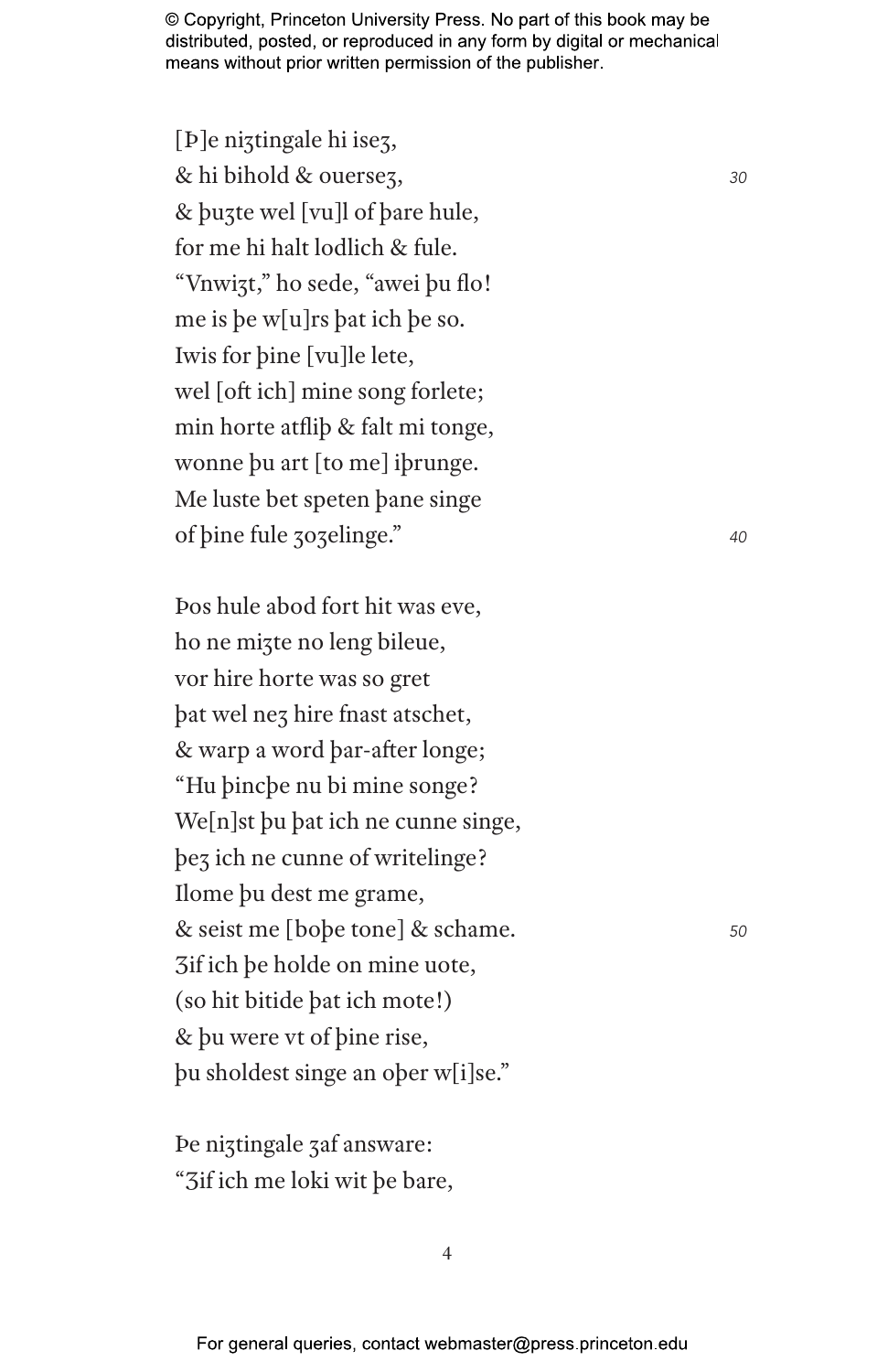The Nightingale clapped eyes on her & shot the Owl a filthy glare, *<sup>30</sup>* disgusted by that horrid creature's loathsome, nauseating features. "Freak, why don't you disappear? It sickens me to see you here. Your ugly presence guarantees to throw my fluting out of key. In fact whenever you turn up my jaw locks & my heart won't pump. As for your tuneless yodeling it makes me want to spit, not sing." *<sup>40</sup>*

The Owl was silent until dusk, by which time she was on the cusp of rage, her lungs about to burst through holding back her angry words, her heart about to pop. She yowled, "How does my music strike you now? You tell yourself that I can't sing but I'm not one for twittering. You ridicule me & you mock, snipe from the cover of the copse, *<sup>50</sup>* but if you flew that branch of yours I'd make you welcome in my claws (bring on that day before too long!) & then you'd sing a different song!"

At which the Nightingale remarked, "As long as I'm alert & sharp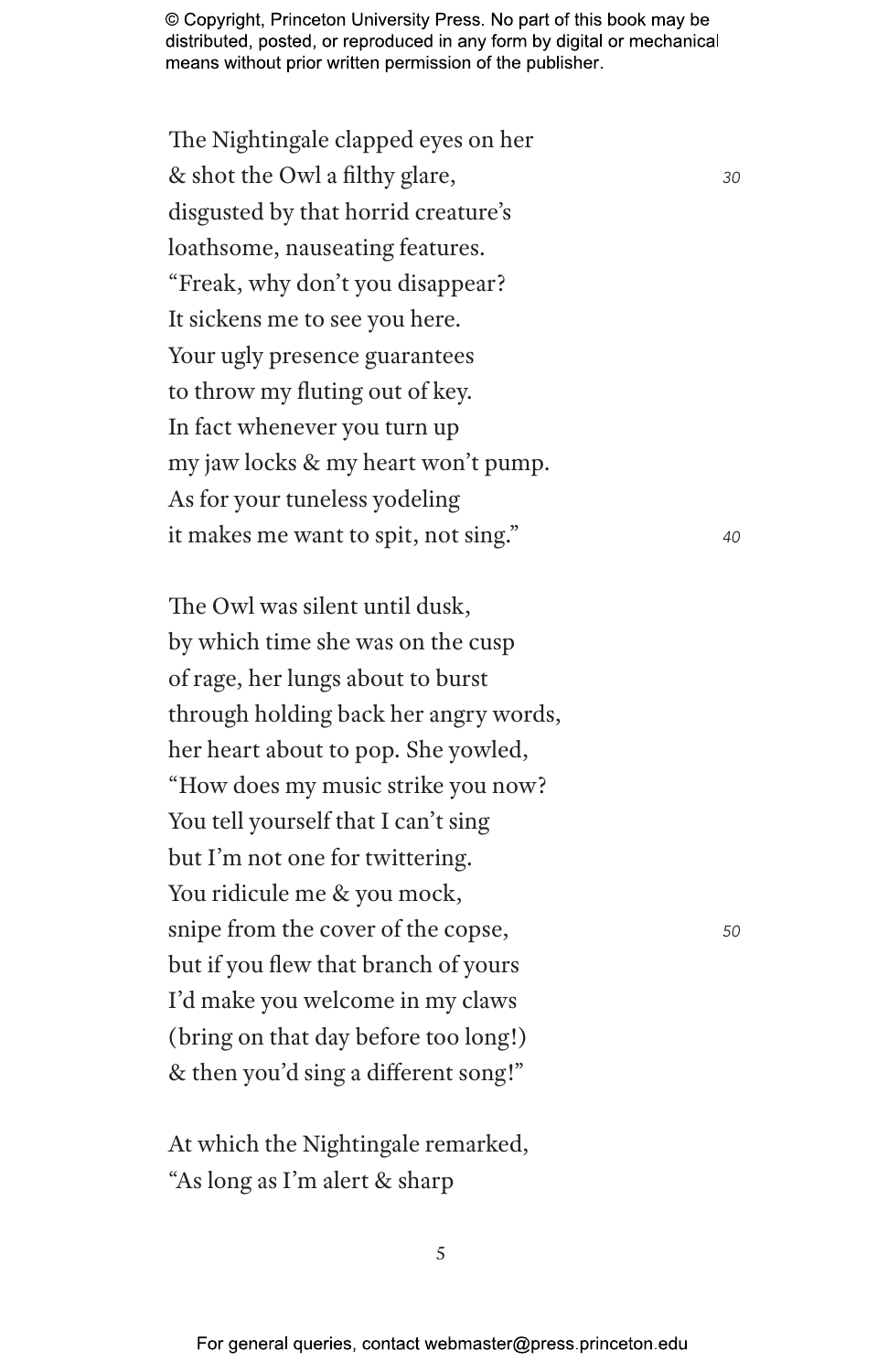& me schilde wit þe blete, ne reche ich noȝt of þine þrete; ȝif ich me holde in mine hegge, ne recche ich neuer what þu segge. *<sup>60</sup>* Ich wot þat þu art unmilde wiþ hom þat ne muȝe from [þ]e schilde; & þu tukest wroþe & vuele, whar þu mizt, over smale fuzele. Vorþi þu art loþ al fuel-kunne, & alle ho þe driueþ honne, & þe bischricheþ & bigredet, & wel narewe þe biledet; & ek forþe þe sulue mose, hire þonkes, wolde þe totose. *<sup>70</sup>* þu art lodlich to biholde, & þu art loþ in monie volde; þi bodi is short, þi swore is smal, grettere is þin heued þan þu al; þin eȝene boþ col-blake & brode, rizt swo ho weren ipeint mid wode; þu starest so þu wille abiten al þat þu mi[ȝ]t mid cliure smiten: þi bile is stif & scharp & hoked, riȝt so an owel þat is croked; *<sup>80</sup>* þar-mid þu clackes[t] oft & longe, & þat is on of þine songe. Ac þu þretest to mine fleshe, mid þine cliures woldest me meshe. þe were icundur to one frogge snailes, mus, & fule wizte,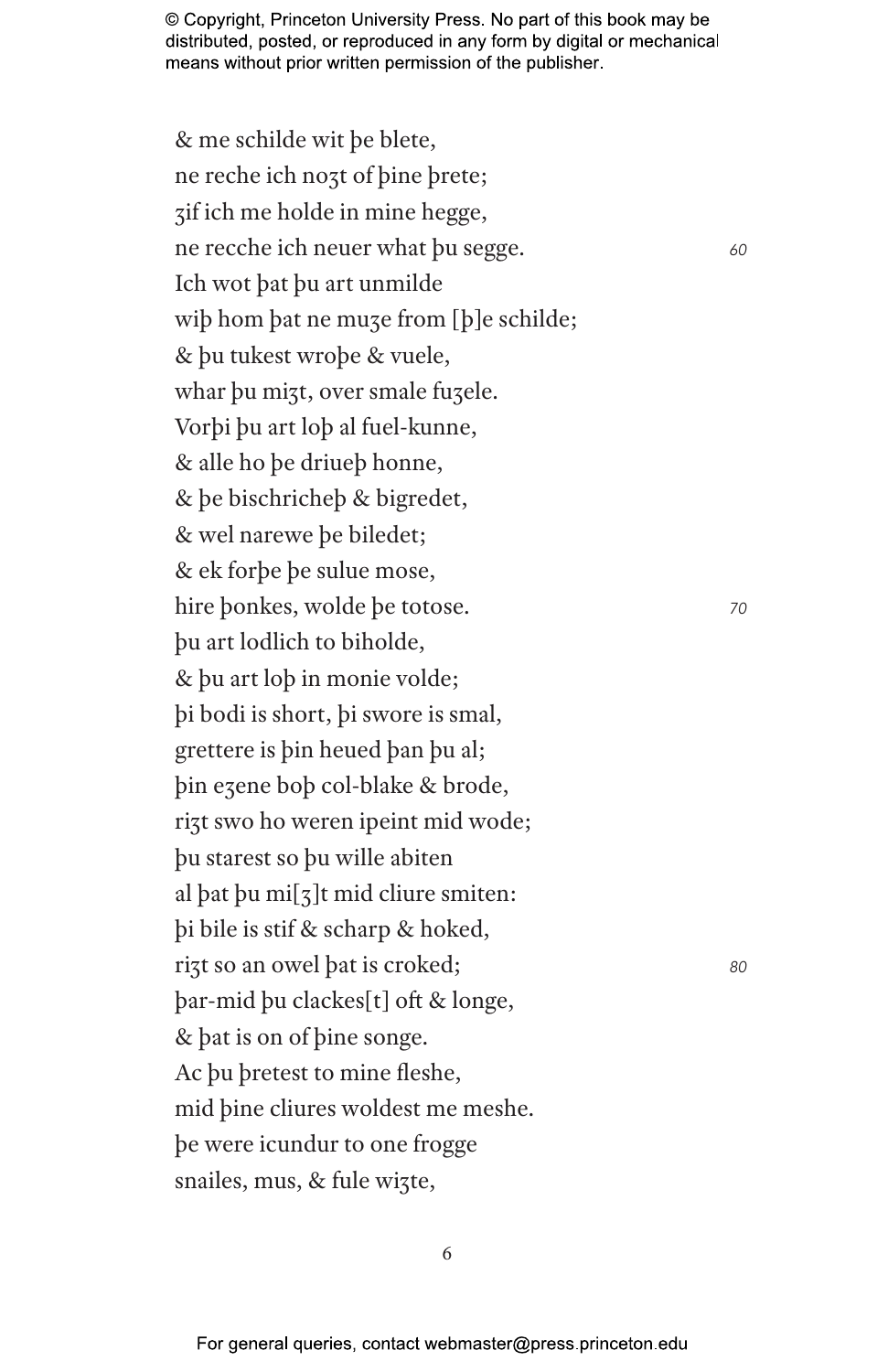in open ground or on the wing your menace has a hollow ring. As long as I keep to the hedge your words are simply worthless threats. *<sup>60</sup>* I've seen the ruthless way you rip those birds who can't escape your grip, & how you like to sink your pincers into little larks & finches. That's why feathered creatures hate you, drive you from their patch, berate you with their screams & cries, & why they rise & mob you when you fly, & why the tiniest of tits would gladly tear you bit from bit. *<sup>70</sup>* You really are a gruesome sight in ways too many to describe: your neck's too thin, your trunk's too small, your head is bigger than . . . your all! Your coal-black eyes are weirdly broad & look like they've been daubed with woad, & glare as if you'd like to feast on anyone within your reach. Your bill is sharp & bent & harda flesh-hook with a buckled barb— *<sup>80</sup>* that issues—loud & all day long some caterwaul you call a song. You threaten me, & say your feet will catch & mulch me into meat; a frog, though, underneath the mill-wheel, surely makes a truer Owl meal?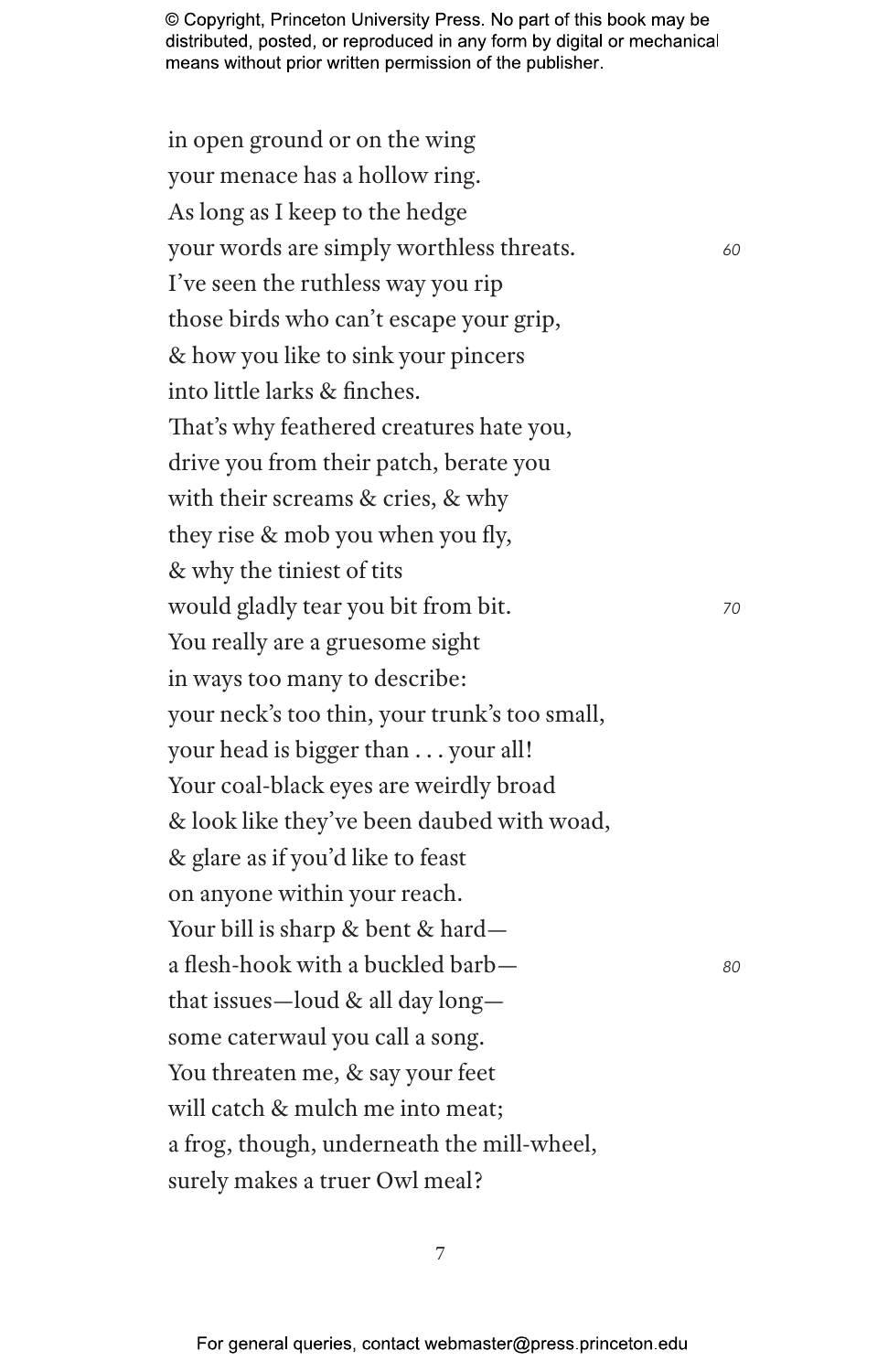boþ þine cunde & þine riȝte. Þu sittest adai & fliȝ[s]t aniȝt, þu cuþest þat þu art on vnwiȝt. *<sup>90</sup>* Þu art lodlich & unclene, bi þine neste ich hit mene, & ek bi þine fule brode, þu fedest on hom a wel ful fode. Vel wostu þat hi doþ þarinne, hi fuleþ hit up to þe chinne: ho sitteþ þar so hi bo bisne. Þarbi men segget a uorbisne: 'Dahet habbe þat ilke best þat fuleþ his owe nest.' *<sup>100</sup>* Þat oþer ȝer a faukun bredde; his nest noȝt wel he ne bihedde: þarto þu stele in o dai, & leidest þaron þi fole ey. Þo hit bicom þat he haȝte, & of his eyre briddes wrazte; ho broȝte his briddes mete, bihold his nest, isez hi ete: he iseȝ bi one halue his nest ifuled uthalue. *<sup>110</sup>* Þe faucun was wroþ wit his bridde, & lude ȝal & sterne chidde: 'Segget me, wo hauet þis ido? Ov nas neuer icunde þarto: hit was idon ov a loþ[e] [cu]ste. Segge[b] me zif ze hit wiste.'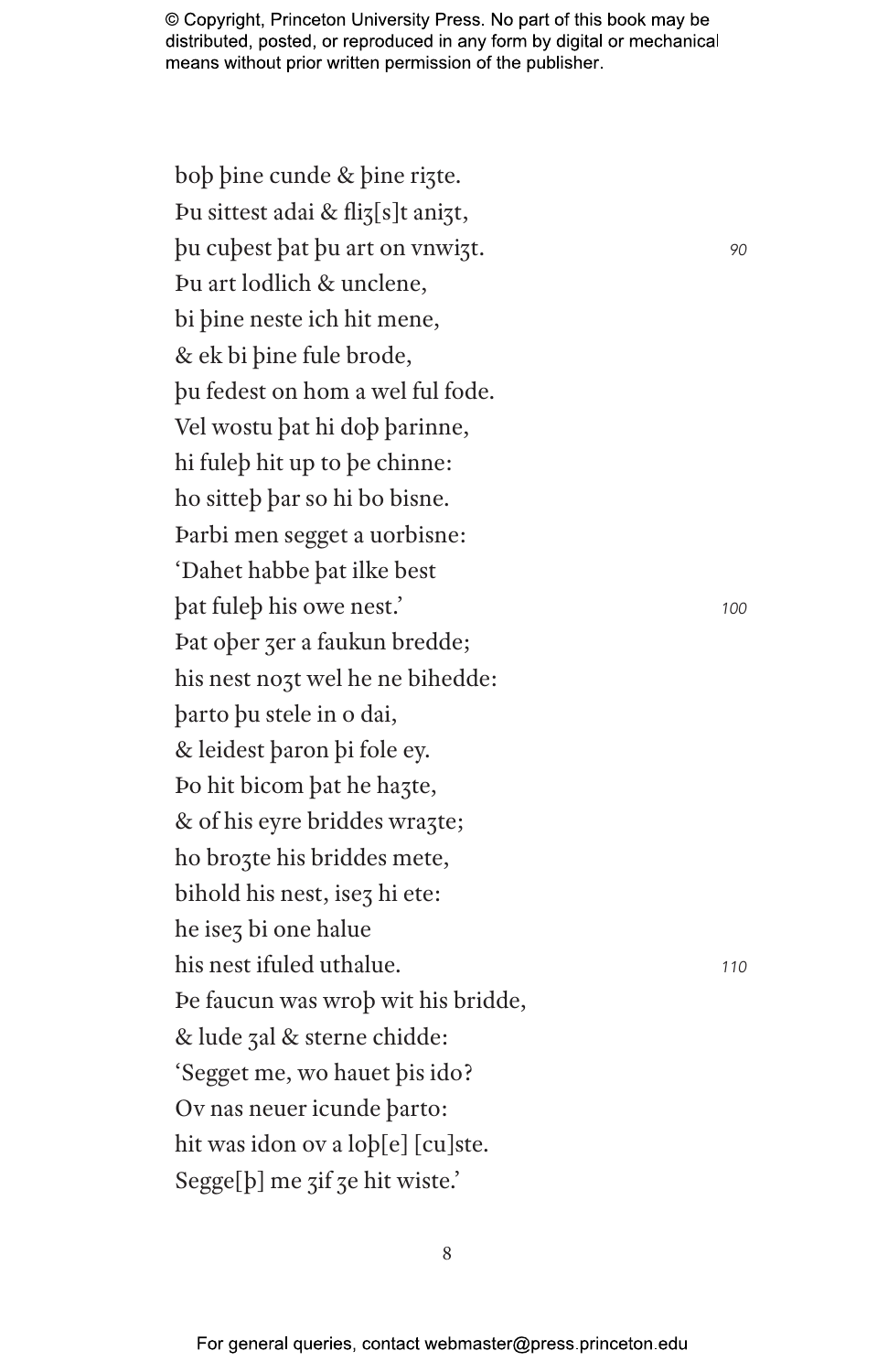Snail & mouse & squelchy slug are more your right & proper grub. You roost by day & fly by night which proves that something isn't right. *90* You are repellent & impure, you & those filthy chicks of yours, that brood of dirty-looking pests you're raising in a filthy nest. They soil the den they're living in until their droppings reach their chins then stand about as if they're blind, which brings this truism to mind: 'Accursed be the wretched beast that makes its toilet where it feeds.' *<sup>100</sup>* One year a falcon left her brood & in her absence from the wood you slipped into the clutch to lay your ugly-looking egg one day, & after several weeks had passed & several of her chicks had hatched she brought her young ones meat to eat but noticed as the fledglings ate that one half of the nest was neat, the other in a squalid state. *<sup>110</sup>* The bird was livid with her young, who felt the rough edge of her tongue. 'Explain who made this shameful mess. No child of mine would foul the nest. You're victims of a sneaky trick, so tell me who committed it.'

 $\overline{Q}$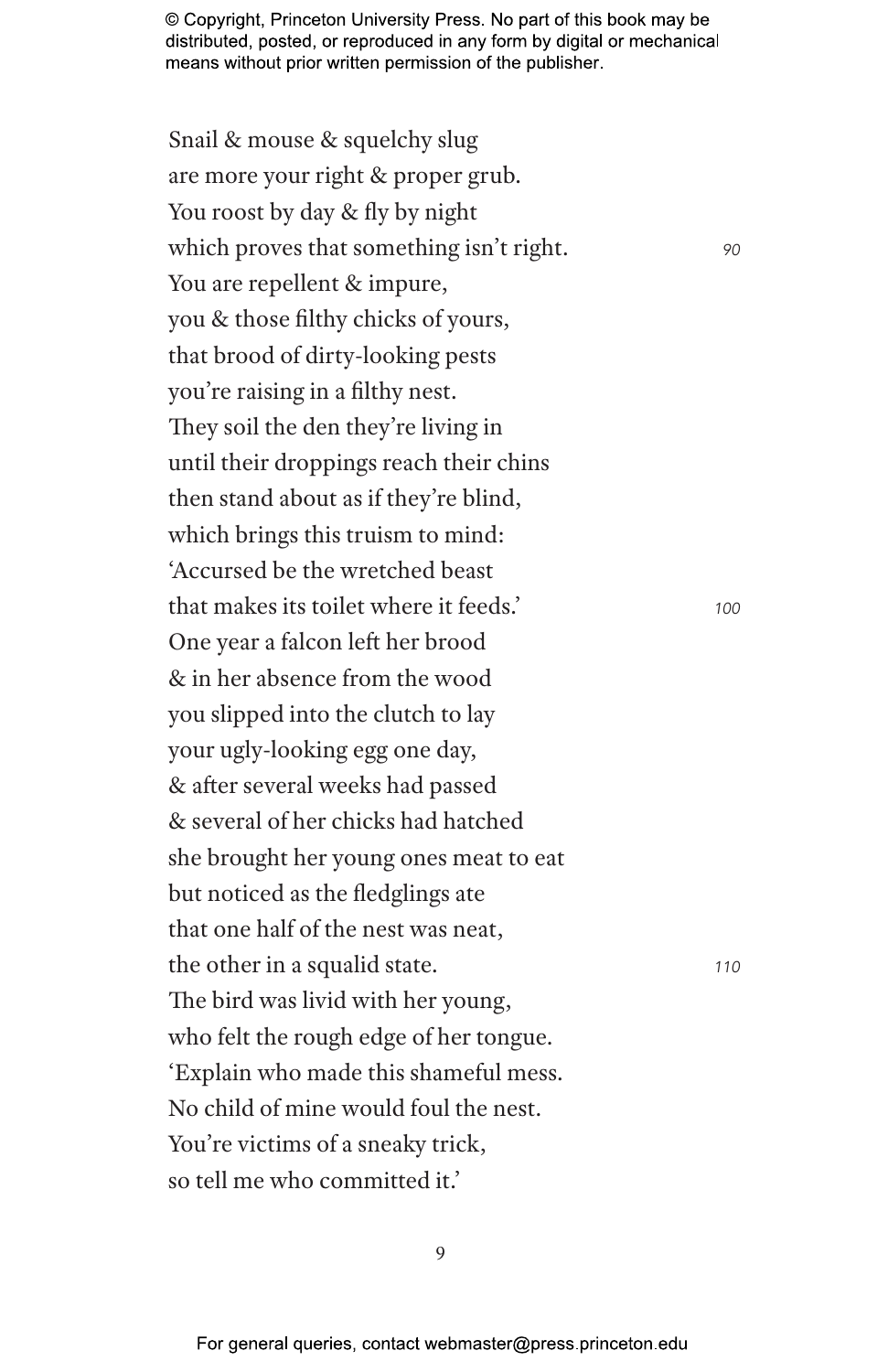Þo quaþ þat on & quad þat oþer: 'Iwis it was ure ozer brober, þe ȝond þat haue[þ] þat grete heued: wai þat hi[t] nis þarof bireued! *<sup>120</sup>* Worp hit ut mid þe alre-[vu]rste þat his necke him to-berste!' Þe faucun ilefde his bridde, & nom þat fule brid amidde, & warp hit of þan wilde bowe, þar pie & crowe hit todrowe. Herbi men segget a bispel, þeȝ hit ne bo fuliche spel; al so hit is bi þan ungode þat is icumen of fule brode, *<sup>130</sup>* & is meind wit fro monne, euer he cuþ þat he com þonne, þat he com of þan adel-eye, þeȝ he a fro nest[e] leie. þeȝ appel trendli fro[m] þon trowe, þar he & oþer mid growe, þeȝ he bo þar-from bicume, he cuþ wel whonene he is icume."

Þos word aȝaf þe niȝtingale, & after þare longe tale *<sup>140</sup>* he song so lude & so scharpe, rizt so me grulde schille harpe. Þos hule luste þiderward, & hold hire eȝe noþerwa[r]d, & sat tosvolle & ibolwe,

10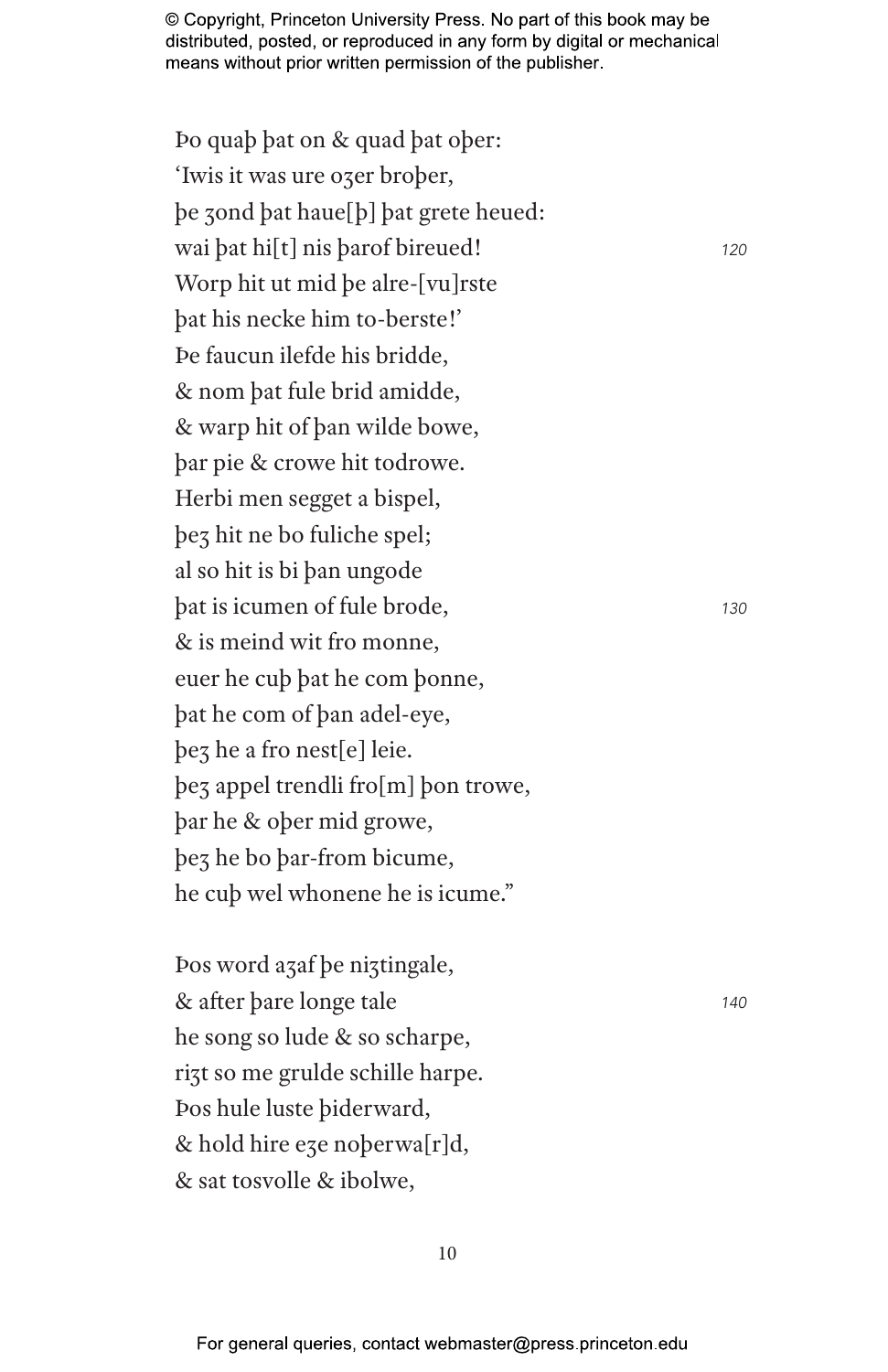The chicks, first one & then another, all sang out, 'It was our brother, him whose head sits like a boulder, shame it's still perched on his shoulders. *<sup>120</sup>* Fling his foulness to the deck & where he lands he'll break his neck.' The falcon's chicks would not tell fibs; she plucked the stray bird from their midst & threw it to the forest floor where crows & magpies gouged & tore. This fable, though it isn't proof, delivers an essential truth: expect no good of any trace from him born to a lowly race. *<sup>130</sup>* He might mix with a better class but can't escape his commonness, & even in a decent nest a rotten egg's a rotten egg. An apple might roll far & wide & leave its family tree behind, but at its core it still betrays its starting place & early days."

Then after hectoring so long the Nightingale broke out in song, *<sup>140</sup>* her tune as vibrant & as sharp as music streaming from a harp. The Owl took in the songbird's sound, her eyes fixed firmly on the ground, & sat there ready to explode,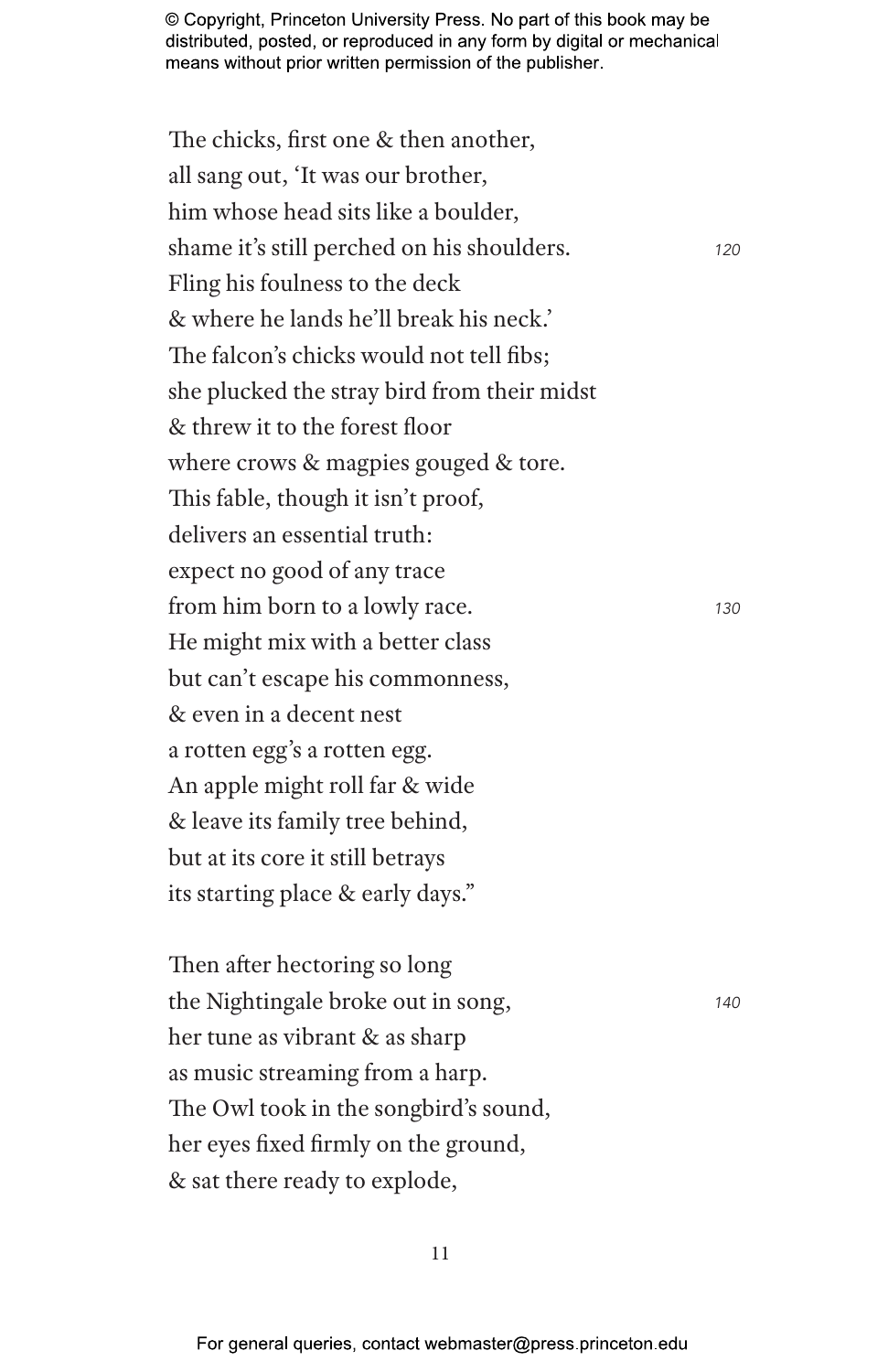also ho hadde one frogge isuolze: for ho wel wiste & was iwar þat ho song hire a-bisemar. & noþeles ho ȝa[f ] andsuare, "Whi neltu flon into þe bare, *<sup>150</sup>* & sewi [w]are unker bo of brizter howe, of uairur blo?" "No, þu hauest wel scharpe clawe, ne kepich noȝt þat þu me clawe. þu hauest cliuers suþe stronge, þu tuengst þar-mid so doþ a tonge. Þu þoȝtest, so doþ þine ilike, mid faire worde me biswike. Ich nolde don þat þu me raddest, ich wiste wel þat þu me misraddest. *<sup>160</sup>* Schamie þe for þin unrede! Vnwrozen is þi svikelhede! Schild þine svikeldom vram þe lizte,  $&$  hud þat woze amon $[g]$  be rizte. Þane þu wilt þin unriȝt spene, loke þat hit ne bo isene: vor svikedom haue[þ] schome & hete, ȝif hit is ope & underȝete. Ne speddestu noȝt mid þine unwrenche, for ich am war & can wel blenche. *<sup>170</sup>* Ne helpb nozt þat þu bo to [þ]riste: ich wolde viȝte bet mid liste þan þu mid al þine strengþe. Ich habbe, on brede & eck on lengþe, castel god on mine rise: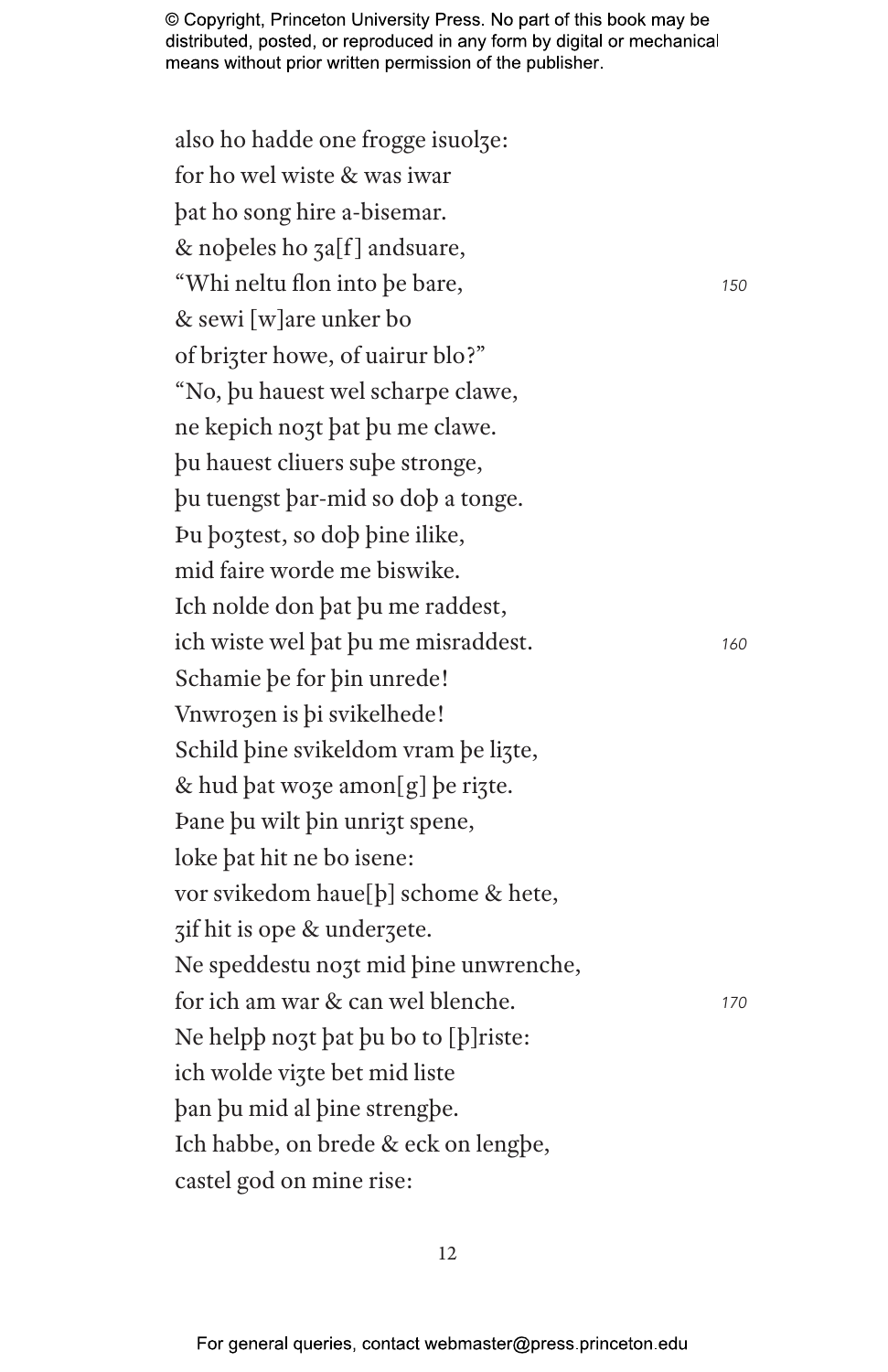like someone choking on a toad. She knew full well the other bird was baiting her with wounding words, but answered her, "Why don't you show yourself out here & then we'll know *<sup>150</sup>* who wears the fairer face, & who is finest feathered—me or you." "No thanks, your talons bite like nails. I'd rather not become impaled on sets of claws so hard & strong they grip their prey like iron tongs. You mean to snare me with untruth; that's Owl behavior through & through, & I'll be paying your advice no heed because it's laced with lies. *<sup>160</sup>* Admit the shame of who you are, your crooked traits are now laid bare & so are those deceits you cloak when spending time with decent folk. And if you deal in dirty business check it's done without a witness; treachery becomes disgrace when played out in a public place. Though knowing how to duck & weave protects me from your evil schemes; *<sup>170</sup>* you thrash about, all boast & brawn, but I do better with my brain than you with all your thuggish strength, & on this branch—its breadth & length— I have my castle. 'He who flies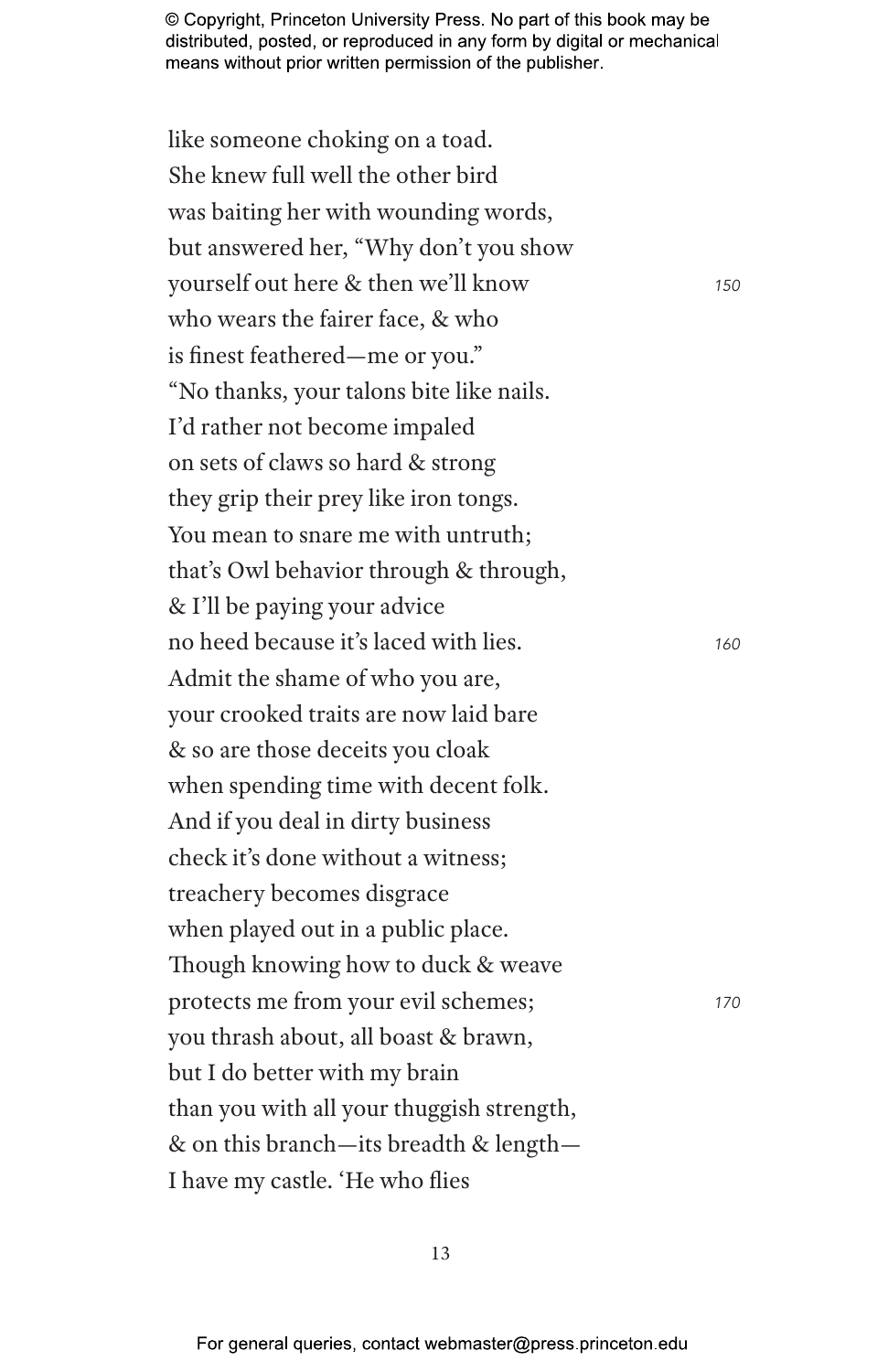$180$ 

190

200

'Wel fizt bat wel flizt,' seib be wise. Ac lete we awei bos cheste, vor suiche wordes bob unw[re]ste; & fo we on mid rizte dome, mid faire worde & mid ysome. Pez we ne bo at one acorde, we m[a]ze bet mid fayre worde, witute cheste, & bute fizte, plaidi mid foze & mid rizte: & mai hure eiber wat h[e] wile mid rizte segge & mid sckile."

Po quab be hule "[W]u schal us seme, bat kunne & wille rizt us deme?" "Ich wot wel" quab be niztingale, "Ne baref barof bo no tale. Maister Nichole of Guldeforde. he is wis an war of worde: he is of dome sube gleu, & him is lob eurich unbeu. He wot insizt in eche songe, wo singet wel, wo singet wronge: & he can schede vrom be rizte bat woze, bat buster from be lizte."

Po hule one wile hi bibozte, & after ban bis word upbrozte: "Ich granti wel bat he us deme, vor bez he were wile breme, & lof him were niztingale,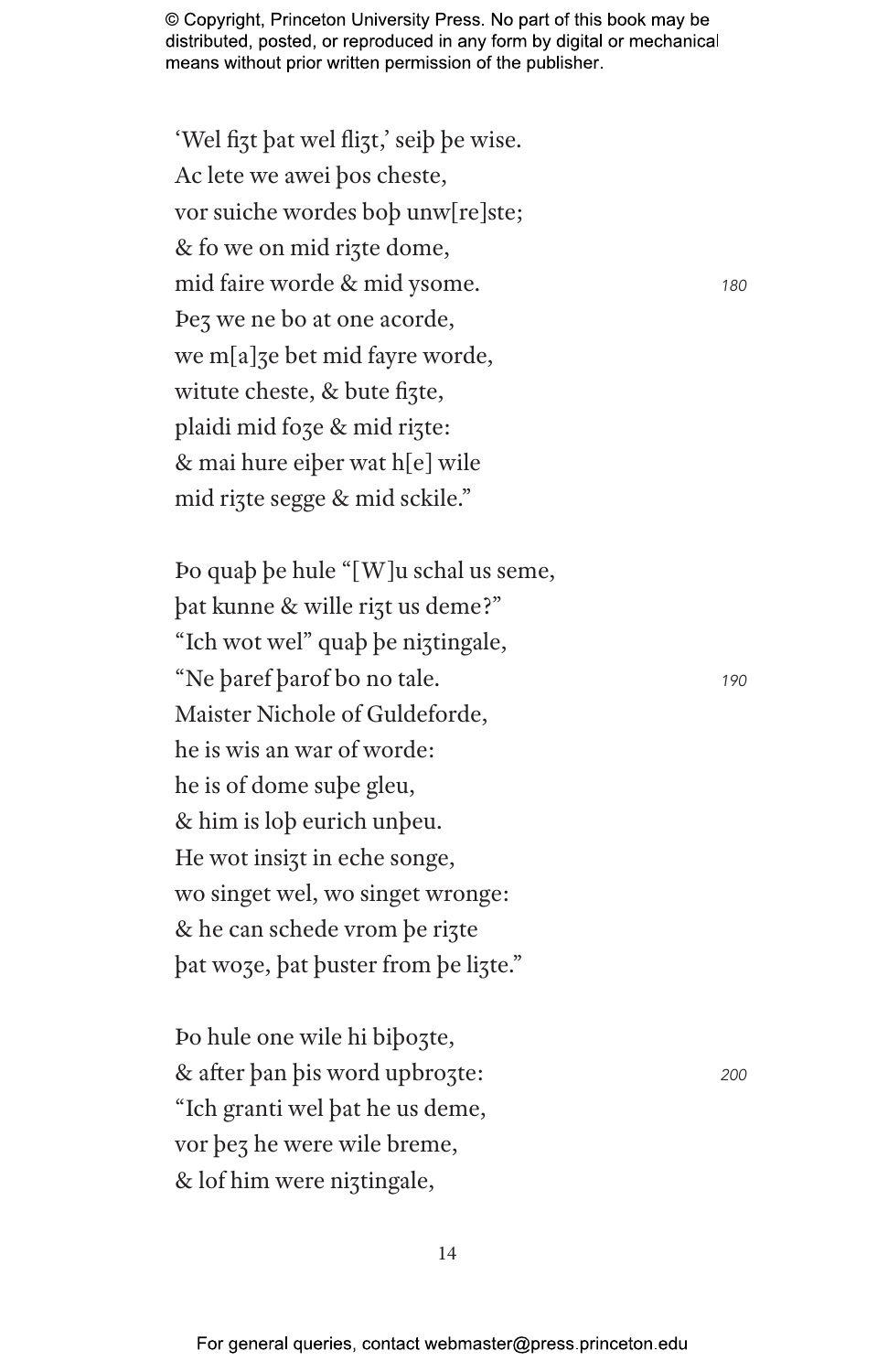shall win the fight.' So say the wise. Enough, though, of this bickering, such barneys are belittling. Let's start afresh, & this time act with greater courtesy & tact. **180** We don't see eye to eye, that's plain, but both would make a stronger claim without hostility or spite. Let's state with dignity & pride our points, positions & beliefs in measured tones & reasoned speech."

The Owl replied, "A magistrate is needed to adjudicate." "That's easy," said the rossignol, "his name stands ready on my tongue. *<sup>190</sup>* The person who should arbitrate is Master Simon Armitage. He's skilled with words & worldly wise & frowns on every form of vice. In terms of tunes, his ear can tell who makes a din & who sings well. He thrives at telling wrong from right & knows the darkness from the light."

The Owl considered what she'd heard, then after pondering declared, *<sup>200</sup>* "Agreed, he'll tell the honest truth, though he was reckless in his youth & spooned a Nightingale or two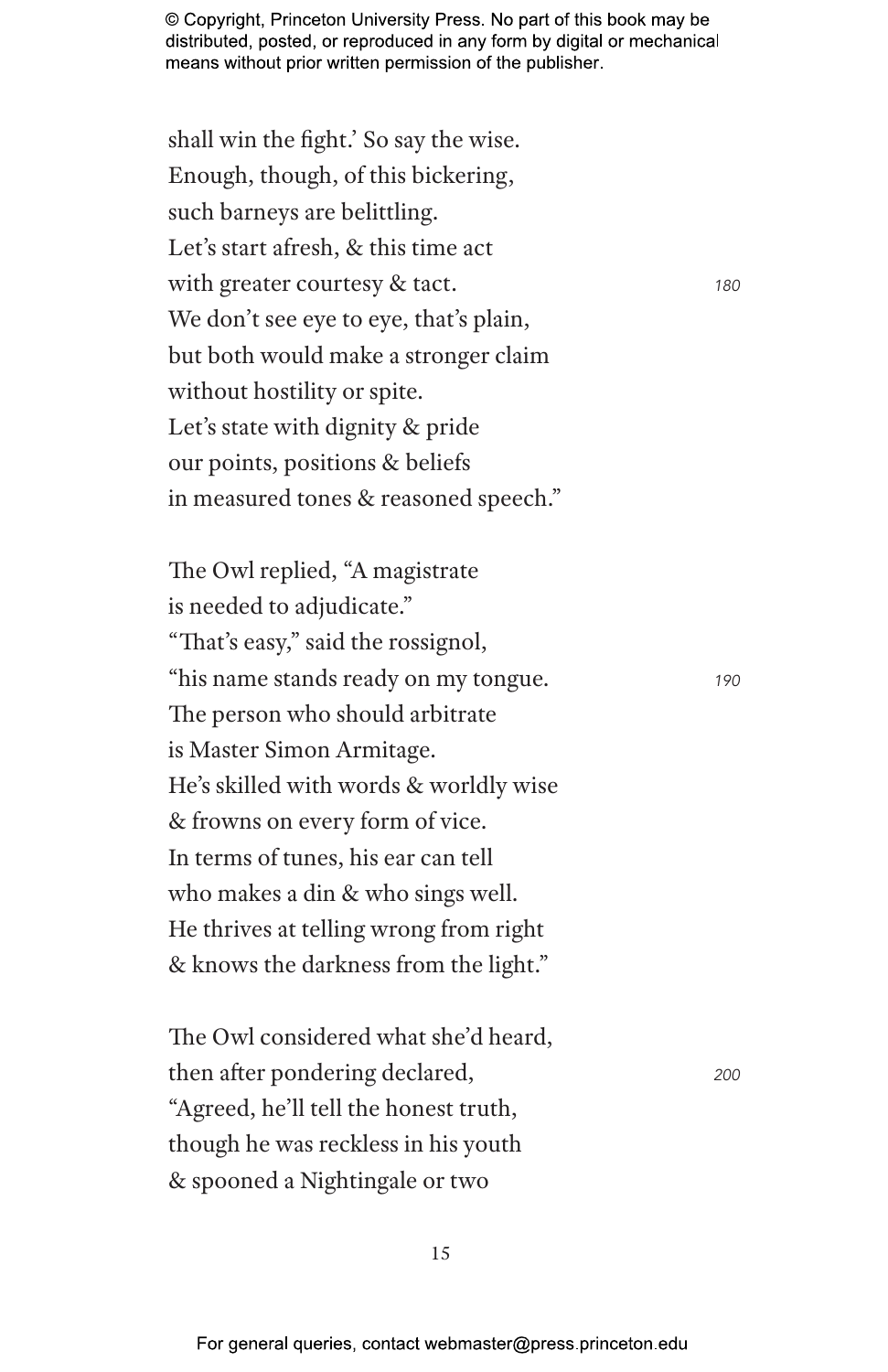& ober wizte gente & smale, ich wot he is nu sube acoled. Nis he vor be nozt afoled, bat he, for bine olde luue, me adun legge & be buue: ne schaltu neure so him queme, bat he for be fals dom deme. He is him ripe & fast-rede, ne lust him nu to none unrede: nu him ne lust na more pleie, he wile gon a rizte weie."

De niztingale was al zare, ho hadde ilorned wel aiware: "Hule," ho sede, "seie me sob, wi dostu bat unwiztis dob? bu singist anizt & nozt adai, & al bi song is wailawai. Pu mizt mid bine songe afere alle bat ihereb bine ibere: bu sch[ri]chest & 30llest to bine fere, bat hit is grislich to ihere: hit binche[b] bobe wise & snepe nozt bat bu singe, ac bat bu wepe. Þu flizst anizt & nozt adai: barof ich w[u]ndri & wel mai. vor eurich bing bat schuniet rizt, hit luueb buster & hatiet lizt: 230 & eurich bing bat is lof misdede, hit luueb buster to his dede.

210

220

16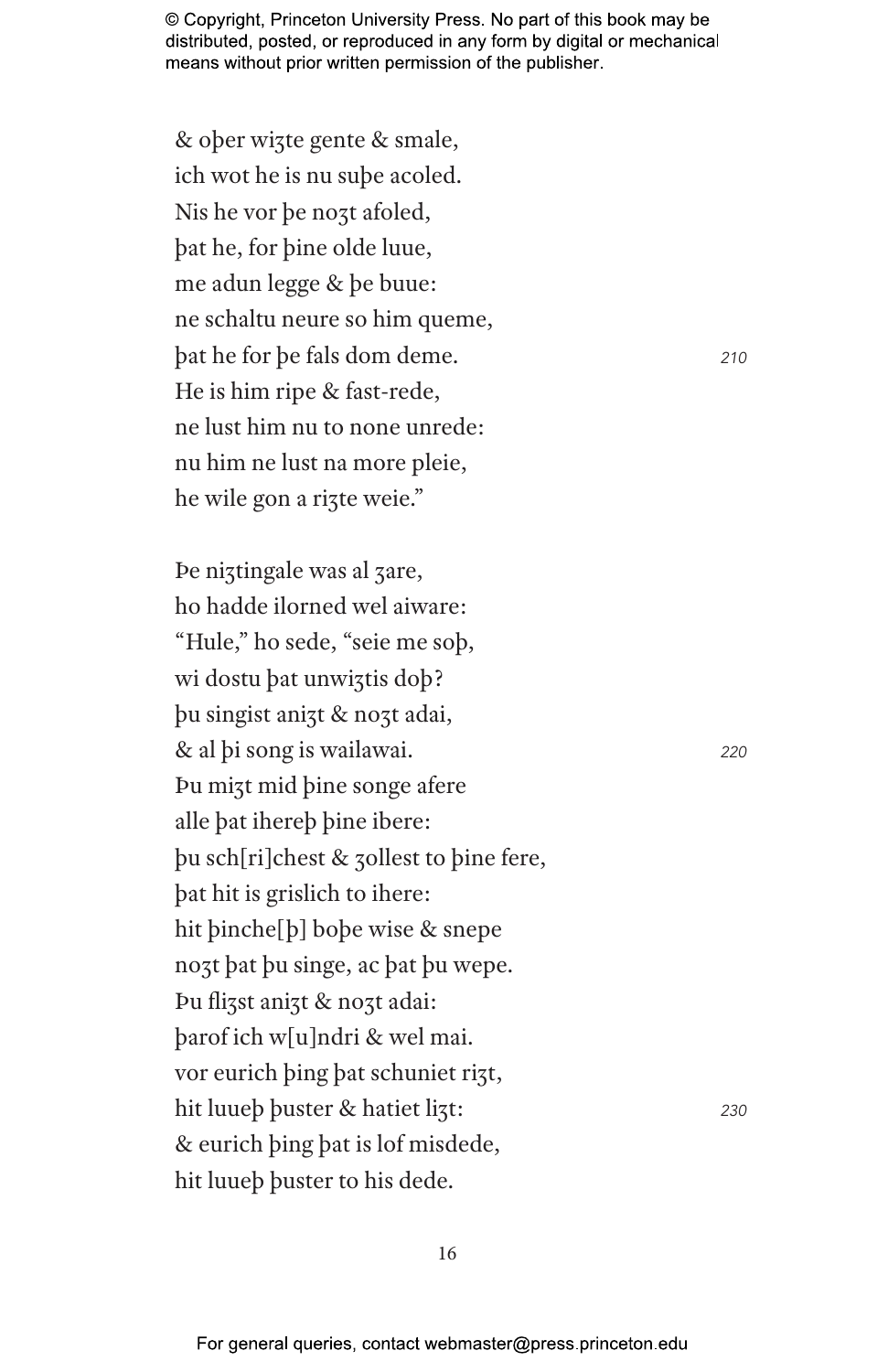& other passerines like you. And yet he has cooled down a lot & doesn't lust for you of late & wouldn't, through some lingering love, set me below & you above. His sense of justice won't be harmed by your submissions to his heart. *<sup>210</sup>* Mature & of a balanced mind, all indiscretions left behind, ignoring every vulgar cause he steers a straight & proper course."

Schooled in the art of rhetoric the Nightingale's response was quick. "So tell me, Owl, why is it true you do as evil creatures do? The one nocturnal dirge you sing is woeful & self-pitying *<sup>220</sup>* & those unlucky souls who hear are terror-struck with morbid fear. The squawks you aim toward your mate disturb the ears they penetrate. Both dolt & genius have found your singing makes a weeping sound. You sleep by day & fly by night, which worries me, & well it might; all things preferring wrong to right adore the dark & hate the light, *<sup>230</sup>* & every sinful creature needs the night-time to obscure its deeds.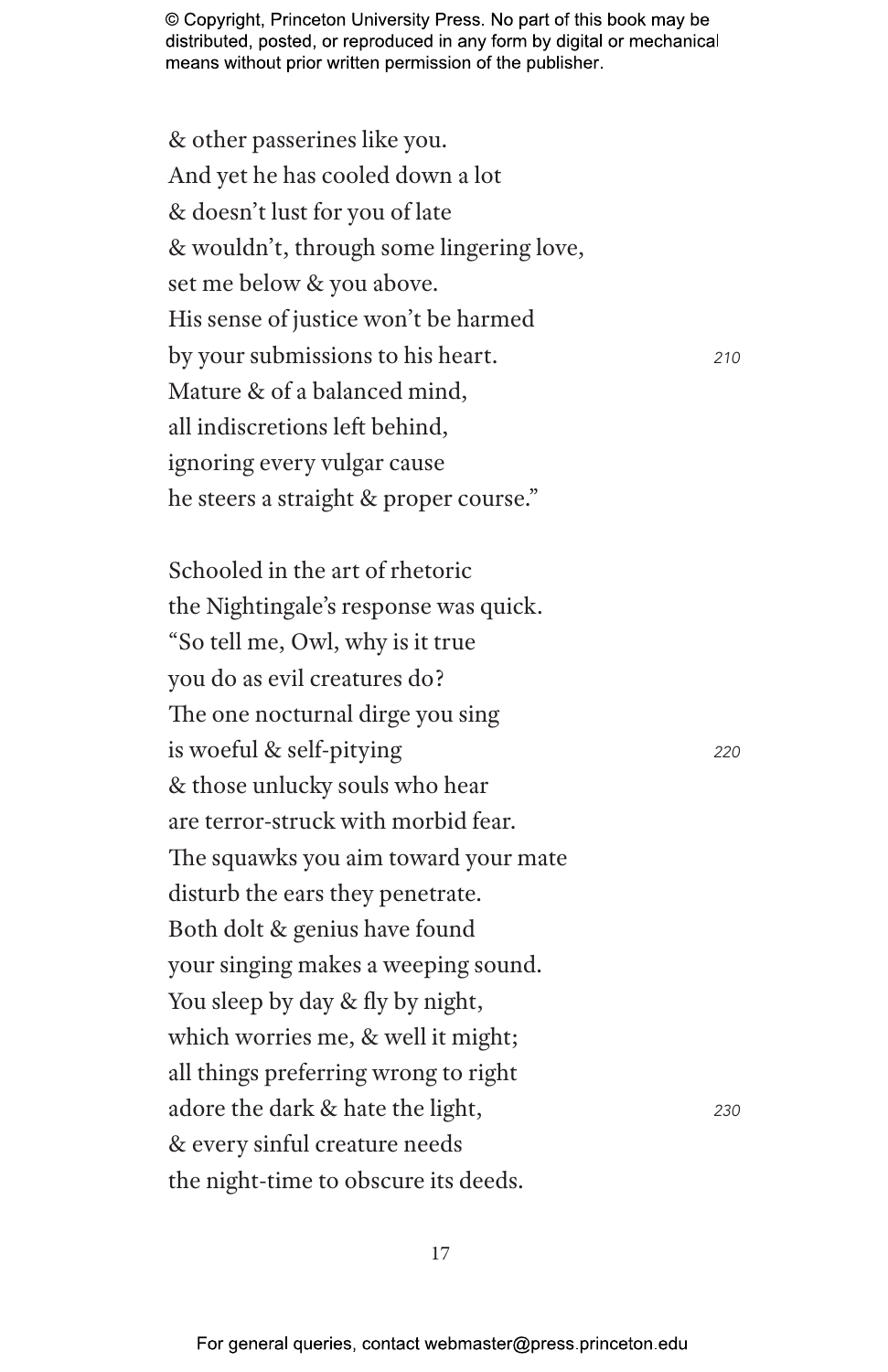A wis word, þeȝ hit bo unclene, is fele manne a-muþe imene, for Alured King hit seide & wrot: 'He schunet þat hine [vu]l wot.' Ich wene þat þu dost also, vor þu flizst niztes euer mo. An oþer þing me is a-wene, þu hauest aniȝt wel briȝte sene; *<sup>240</sup>* bi daie þu art stare-blind, þat þu ne sichst ne bov ne strind. Adai þu art blind oþer bisne, þarbi men segget a uorbisne: 'Riȝt so hit farþ bi þan ungode þat noȝt ne suþ to none gode, & is so ful of vuele wrenche þat him ne mai no man atprenche, & can wel þane þu[str]e wai, & þane briȝte lat awai.' *<sup>250</sup>* So doþ þat boþ of þine cunde, of liȝte nabbeþ hi none imunde."

Þos hule luste suþe longe, & was oftoned suþe stronge: ho quaþ "Þu [h]attest niʒtingale, þu miȝtest bet hoten galegale, vor þu hauest to monie tale. Lat þine tunge habbe spale! Þu wenest þat þes dai bo þin oȝe: lat me nu habbe mine þroȝe: *<sup>260</sup>* bo nu stille & lat me speke,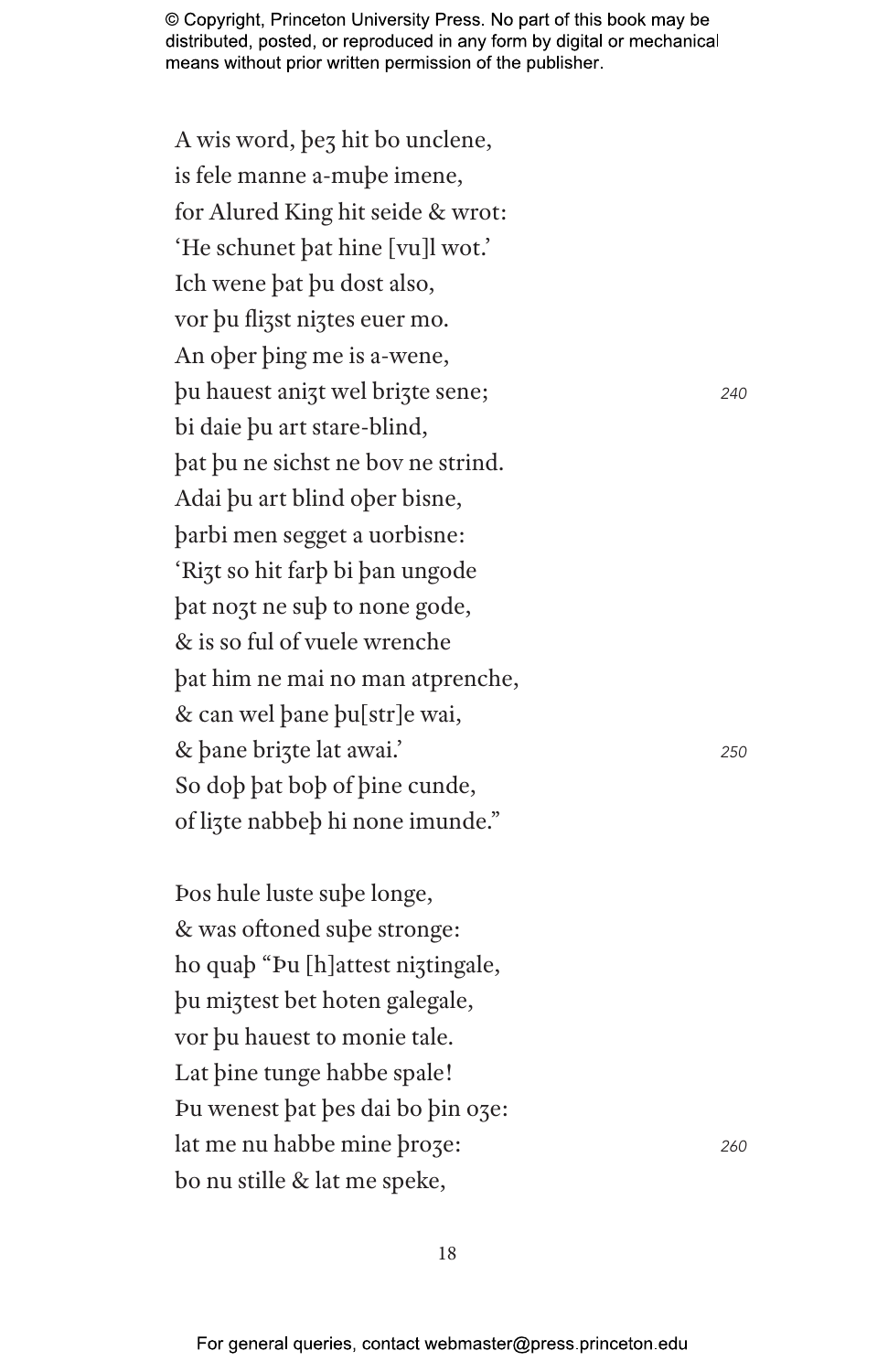A proverb, vulgar but of note, (a phrase King Alfred said & wrote) repeated frequently: 'He slinks away who knows his own bad stink.' That summarizes perfectly your fly-by-night activities. And something else occurs to me: in total blackness you can see *<sup>240</sup>* but once the dawn dispels the dark you struggle telling branch from bark! And of those beings, who by day are sightless, this is what they say: they're ne'er-do-wells & vagabonds whose shady dealings know no bounds, whose sneaky schemes & escapades no decent person can escape, they tread a shadowed path & shun the lanes & ways lit by the sun, *<sup>250</sup>* & you're the very same, the type who lives her life avoiding light."

She listened for what felt an age, the Owl, then flew into a rage. "You're called a Nightingale," she spat, "but blabbermouth's more accurate. Your monologues are all-consuming, rest your tongue & stop assuming that you've won the day & own the argument. Give me my turn *<sup>260</sup>* & keep your trap shut while I speak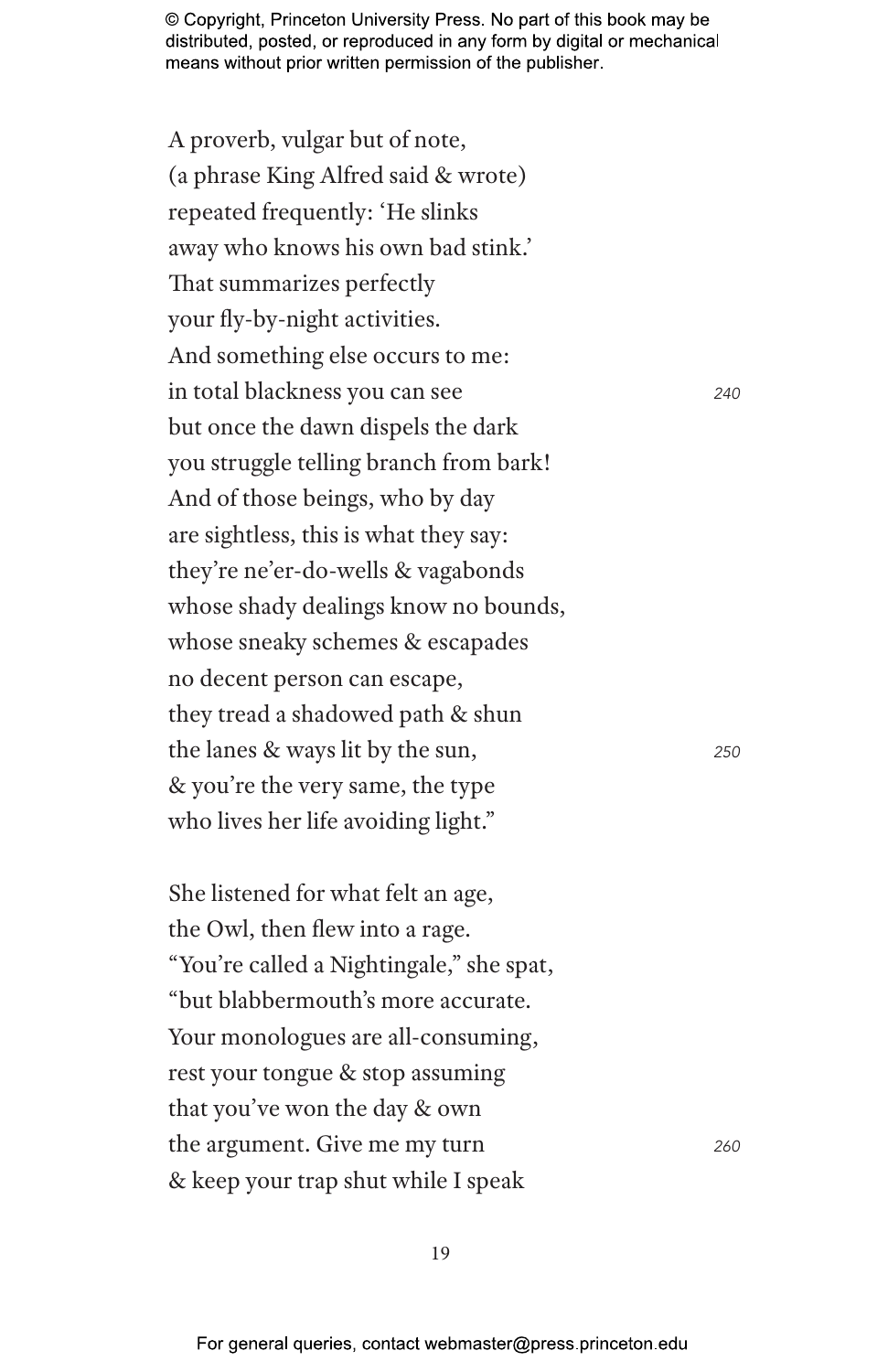ich wille bon of þe awreke. & lust hu ich con me bitelle, mid rizte sobe, witute spelle. Þu seist þat ich me hude adai, þarto ne segge ich nich ne nai: & lust ich telle þe wareuore, al wi hit is & wareuore. Ich habbe bile stif & stronge, & gode cliuers scharp & longe, *<sup>270</sup>* so hit bicumeþ to hauekes cunne; hit is min hizte, hit is mi w[u]nne, þat ich me draȝe to mine cunde, ne mai [me] no man þareuore schende: on me hit is wel isene, vor riȝte cunde ich am so kene. Vorþi ich am loþ smale foȝle þat floþ bi grunde an bi þuuele: hi me bichermet & bigredeþ, & hore flockes to [m]e ledeþ. *<sup>280</sup>* Me is lof to habbe reste & sitte stille in mine neste: vor nere ich neuer no þe betere, [ȝ]if ich mid chauling & mid chatere hom schende & mid fule worde, so herdes doþ oþer mid schit-worde. Ne lust me wit þe screwen chide; forþi ich wende from hom wide. Hit is a wise monne dome, & hi hit segget wel ilome, *<sup>290</sup>* þat me ne chide wit þe gidie,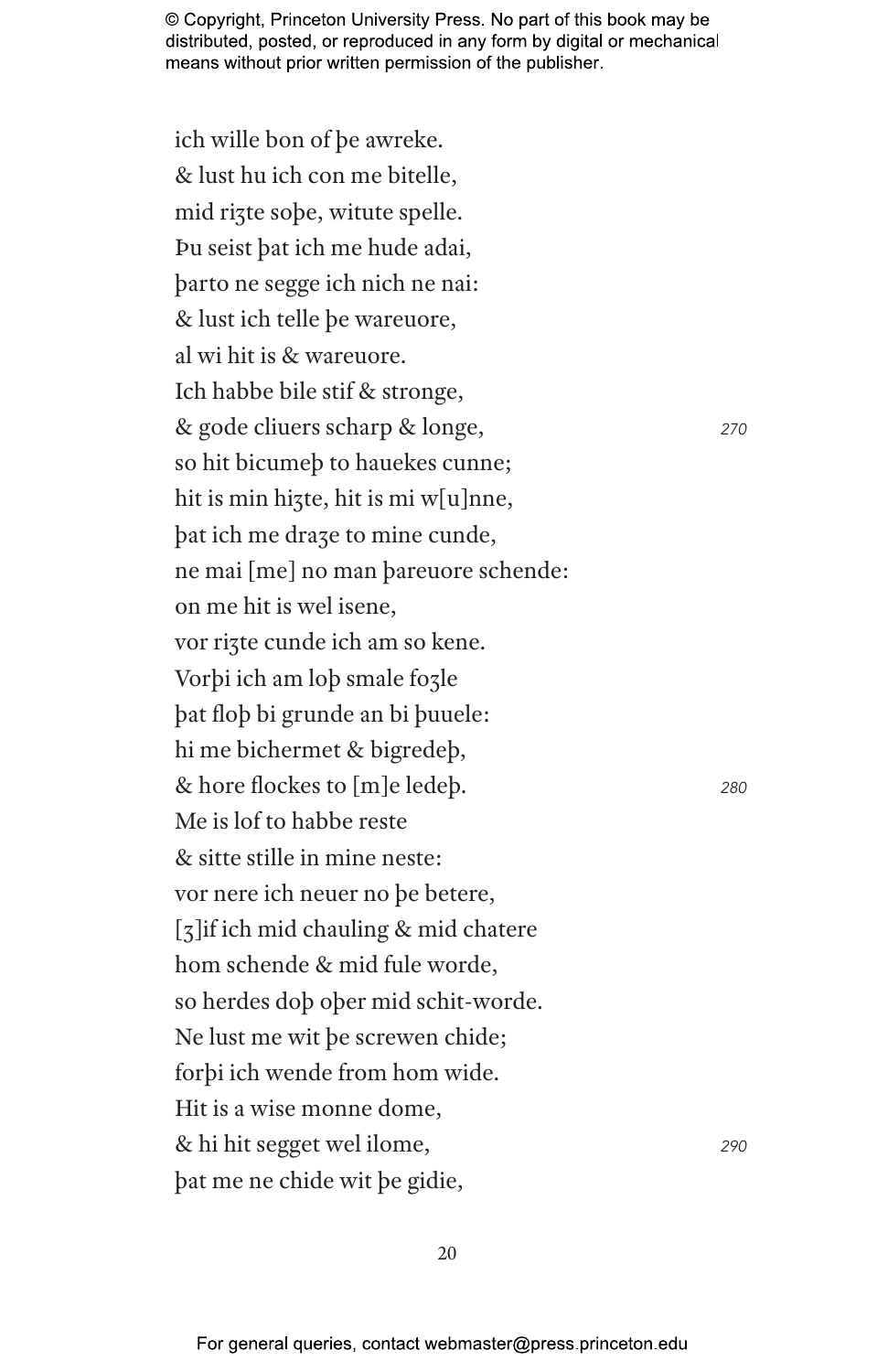& listen closely while I seek a rational & sincere revenge without recourse to verbiage. You say by day I hibernate, a fact I won't repudiate, but hear me while I clarify the wherefore & the reasons why. My beak is powerful & strong, my claws are sharp & very long, *<sup>270</sup>* & rightfully I share these traits with others of the owlish trade. No man can criticize my pride in feeling kinship with my tribe. Look at my features & you'll find ferocity personified, so all the tiny birds abhor me, flitting through the understory, slighting me with squeaks & squawks & flying at me in their flocks *<sup>280</sup>* when all I want to do is rest in peaceful silence on my nest. I'll fare no better if I shriek & curse my enemies, or speak the kind of oaths & foul abuse & filthy talk that shepherds use. Instead of wasting words with knaves I'd rather look the other way. The wise have noted more than once that he who argues with a dunce *<sup>290</sup>* might just as well compare his jaw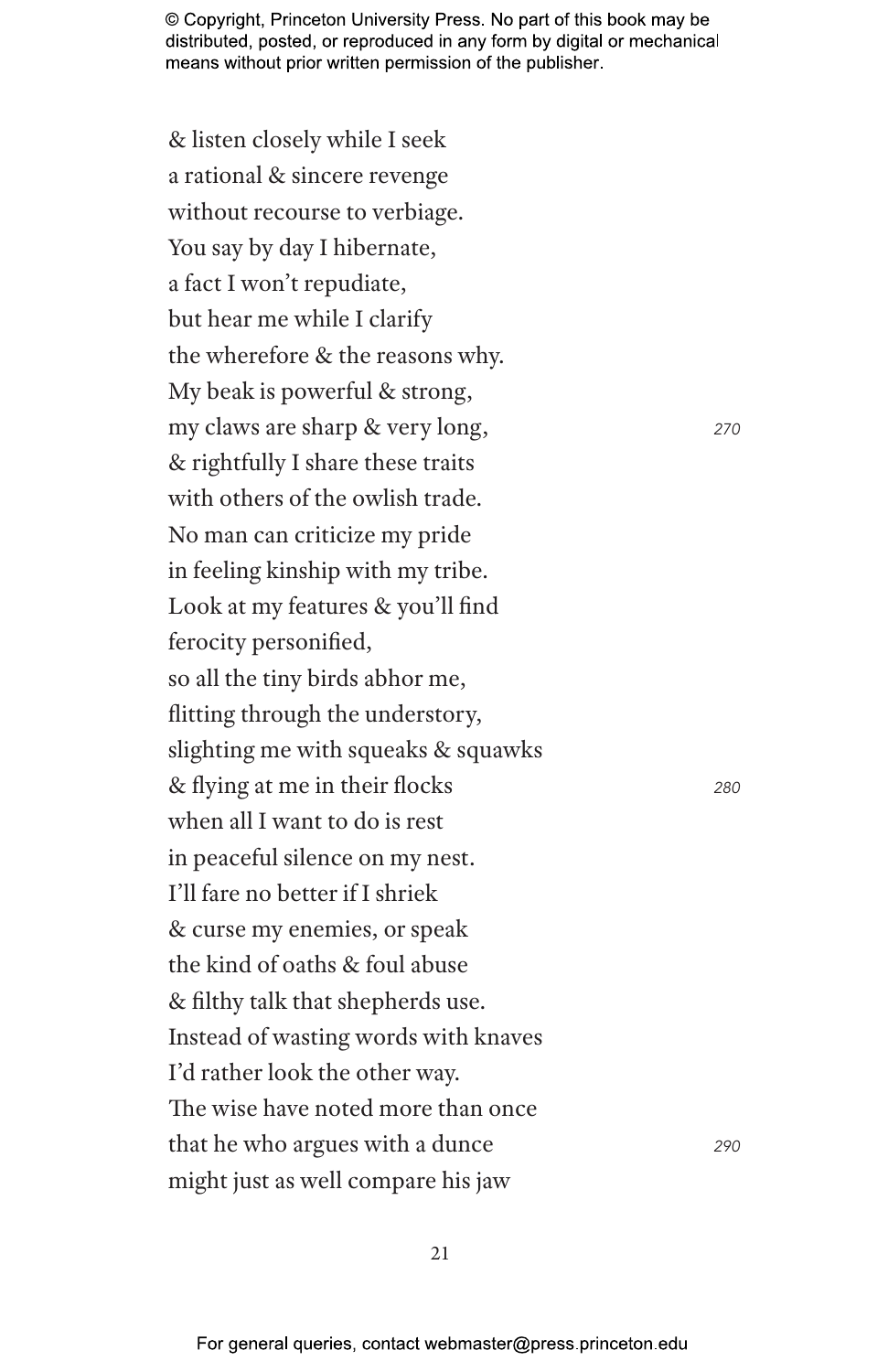ne wit þan ofne me ne ȝonie. At sume siþe herde [I] telle hu Alured sede on his spelle: 'Loke þat þu ne bo þare þar chauling boþ & cheste ȝare: lat sottes chide & uorþ þu go.' & ich am wis & do also. & ȝet Alured seide an oþer side a word þat is isprunge wide: *<sup>300</sup>* 'Þat wit þe fule haueþ imene, ne cumeþ he neuer from him cleine.' Wenestu þat haueck bo þe worse þoȝ crowe bigrede him bi þe mershe, & goþ to him mid hore chirme rizt so hi wille wit him schirme? Þe hauec folȝeþ gode rede, & fliȝt his wei & lat him grede." "Ȝet þu me seist of oþer þinge, & telst þat ich ne can noȝt singe, *<sup>310</sup>* ac al mi rorde is woning, & to ihire grislich þing. Þat nis noȝt soþ, ich singe efne, mid fulle dreme & lude stefne. Þu wenist þat ech song bo grislich, þat þine pipinge nis ilich. Mi stefne is [bold] & nozt unorne, ho is ilich one grete horne, & þin is ilich one pipe, of one smale wode unripe. *<sup>320</sup>* Ich singe bet þan þu dest: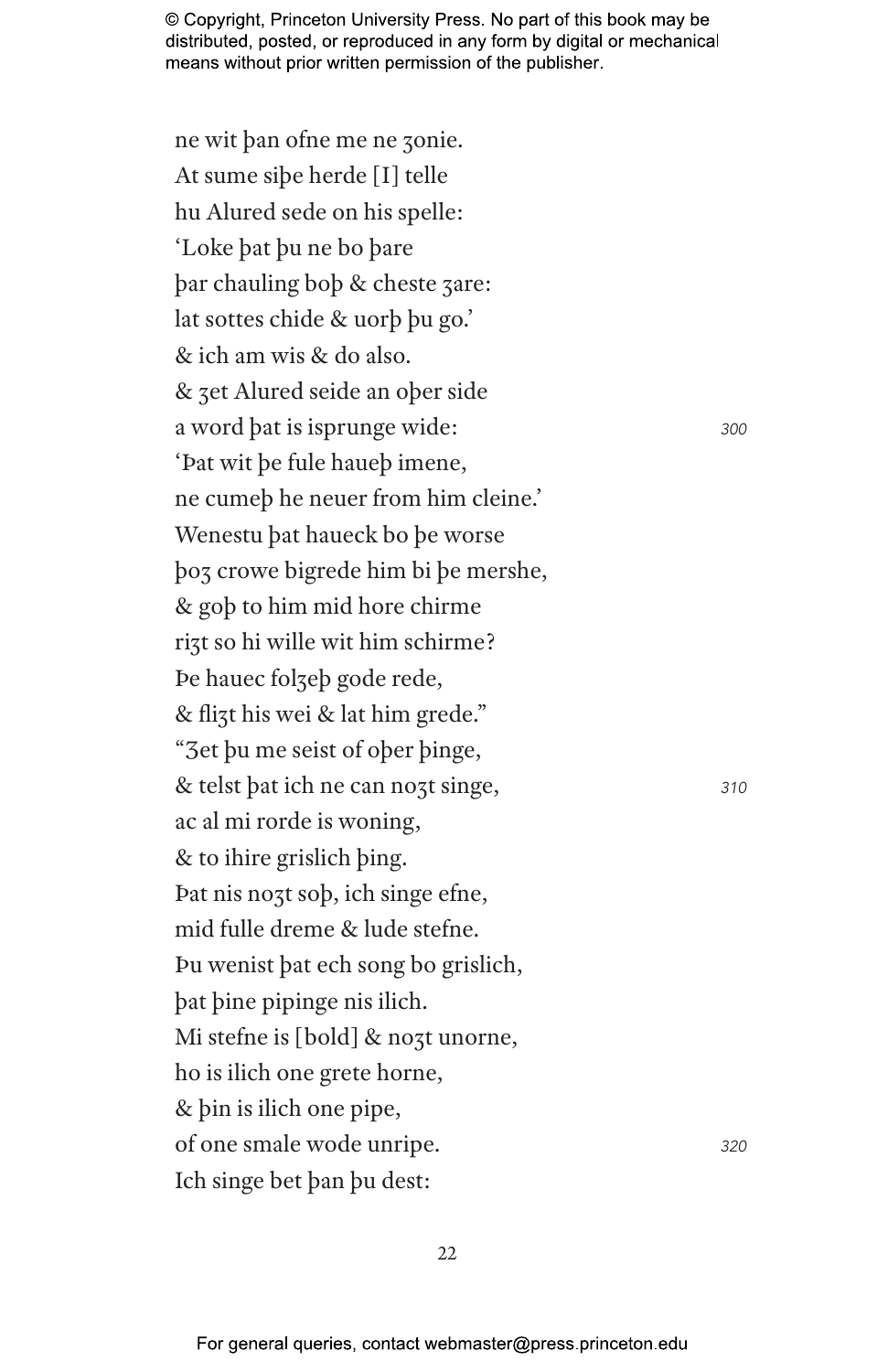against an oven's yawning door. And now a saying comes to mind, a proverb that King Alfred coined: 'Be careful not to waste your life where strife & quarreling are rife; keep well away from fractious fools.' A wise Owl, I obey those rules. A further point that Alfred makes is quoted far & wide. It states: *<sup>300</sup>* 'Those mixing with a filthy kind shall never leave the dirt behind.' Therefore, a hawk is none the worse if crows along the marsh rehearse their jeers & jibes, then swoop & squawk as if they mean to fell the hawk. The hawk, though, follows sound advice: he lets them shriek, then off he flies. And there's a further charge you bring, the accusation I can't sing, *<sup>310</sup>* & that my song is one long moan, a painful, monotonal drone. It isn't so. My voice, being true, emits a rich, melodious tune. You twitter, so for you a song that doesn't cheep & chirp is wrong. My call is deep & bold & proud & booms out with a horn-like sound, while yours pipes like a tinny reed sliced from a thin unripened weed. *<sup>320</sup>* My song is best, yours pleases least,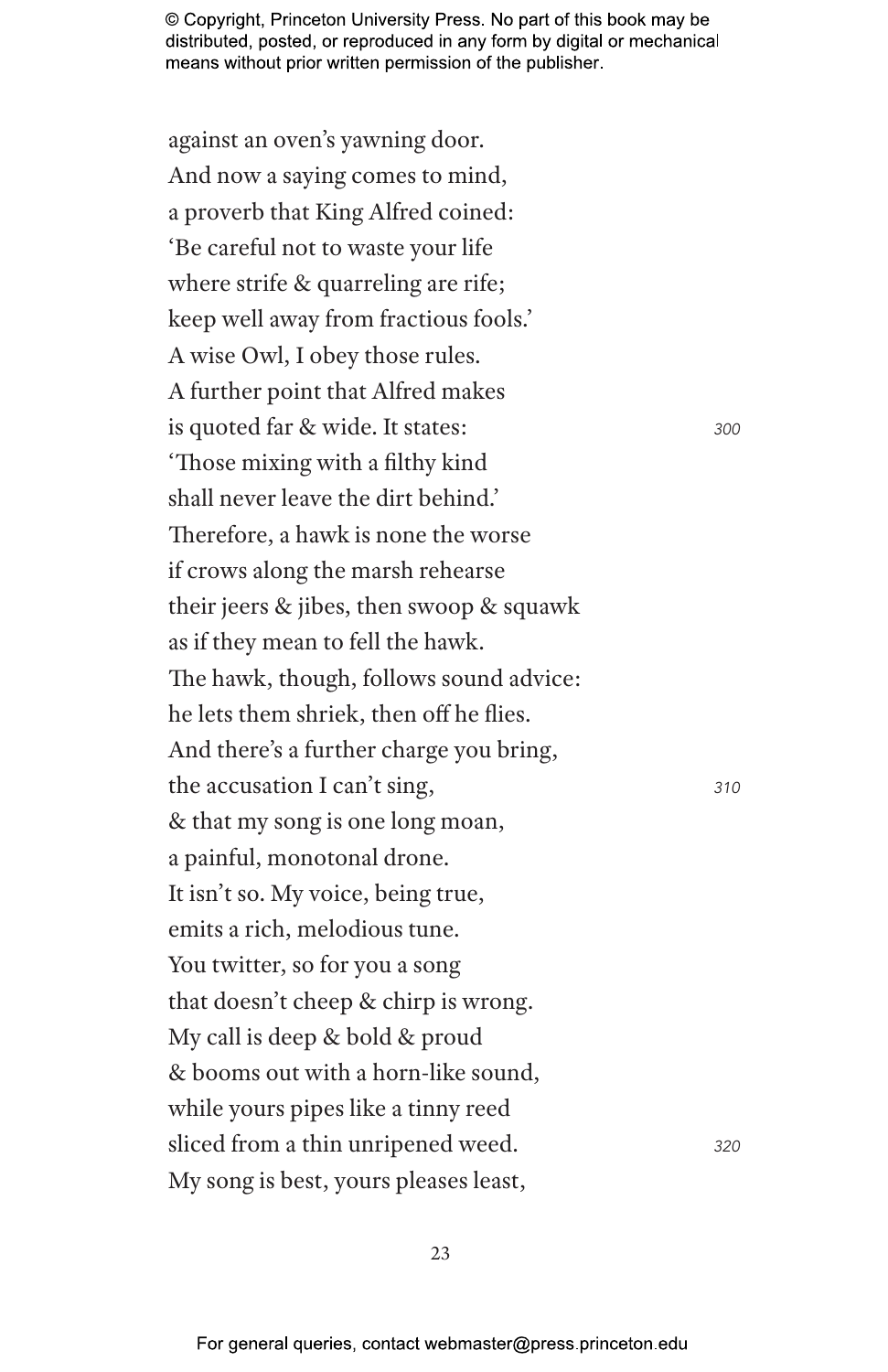þu chaterest so doþ on Irish prost. Ich singe an eue a rizte time, & soþþe won hit is bed-time, þe þridde siþe a[t] middel-niȝte: & so ich mine song adiȝte wone ich iso arise vorre oþer dai-rim oþer dai-sterre. Ich do god mid mine þrote, & warni men to hore note. *<sup>330</sup>* Ac þu singest alle longe nizt, from eue fort hit is dai-lizt, & eure seist þin o song so longe so þe niȝt is long: & eure croweþ þi wrecche crei, þat he ne swikeþ niȝt ne dai. Mid þine pipinge þu adunest þas monnes earen þar þu wunest, & makest þine song so unw[u]rþ þa[t] me ne telþ of þar noȝ[t] w[u]rþ. *<sup>340</sup>* Eurich murȝþe mai so longe ileste þat ho shal liki wel unwreste: vor harpe, & pipe, & fuzeles [song] mislikeþ, ȝif hit is to long. Ne bo þe song neuer so murie, þat he ne shal þinche wel unmurie ȝef he ilesteþ ouer unwille: so þu miȝt þine song aspille. Vor hit is soþ, Alured hit seide, & me hit mai ine boke rede: *<sup>350</sup>* 'Eurich þing mai losen his godhede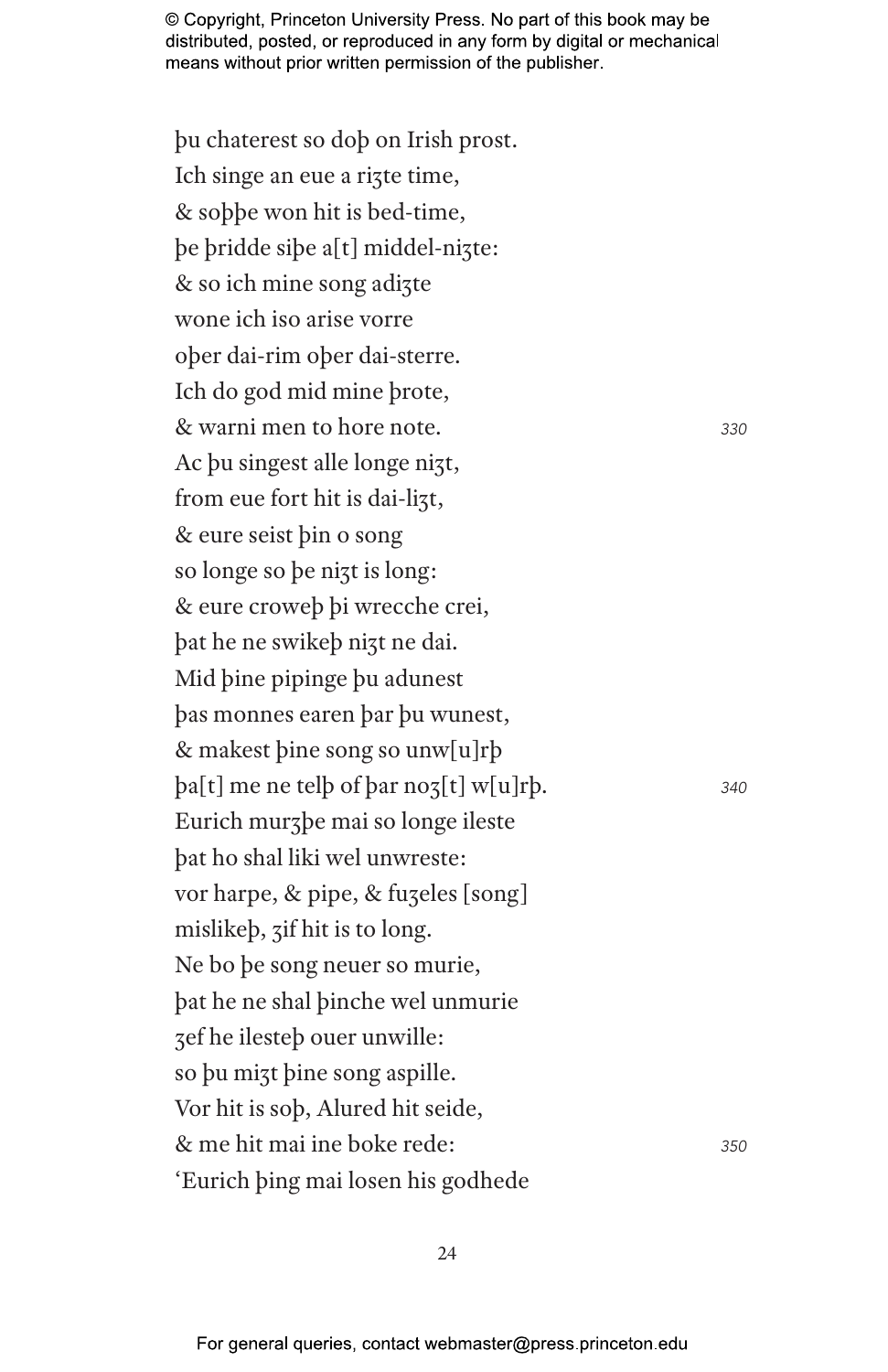you witter like an Irish priest! I sing at dusk—the proper hour— & then at bedtime sing once more, then sing again when midnight chimes; my songs are governed by those times. I see the distant dawn draw near & watch the morning star appear then from my throat a note is shaped that summons workers to their trade. *<sup>330</sup>* But you sing all & every night from sunset through to morning light, the whole night long you sing a song that prattles on & on & on, an exhibitionist display that chirps away throughout the day & causes trauma in the ears of anybody living near, a song so cheap it has no worth for people anywhere on earth. *<sup>340</sup>* For as a rule, a thing that pleases rankles if it never ceases; harps & pipes & songs of birds eventually disturb the nerves, just as the cheeriest of scores seems not so cheery any more if endlessly performed. Your song is likewise wastefully prolonged. A noble stance that Alfred took (it's written down in many books): *<sup>350</sup>* 'When overdone, true virtue fades.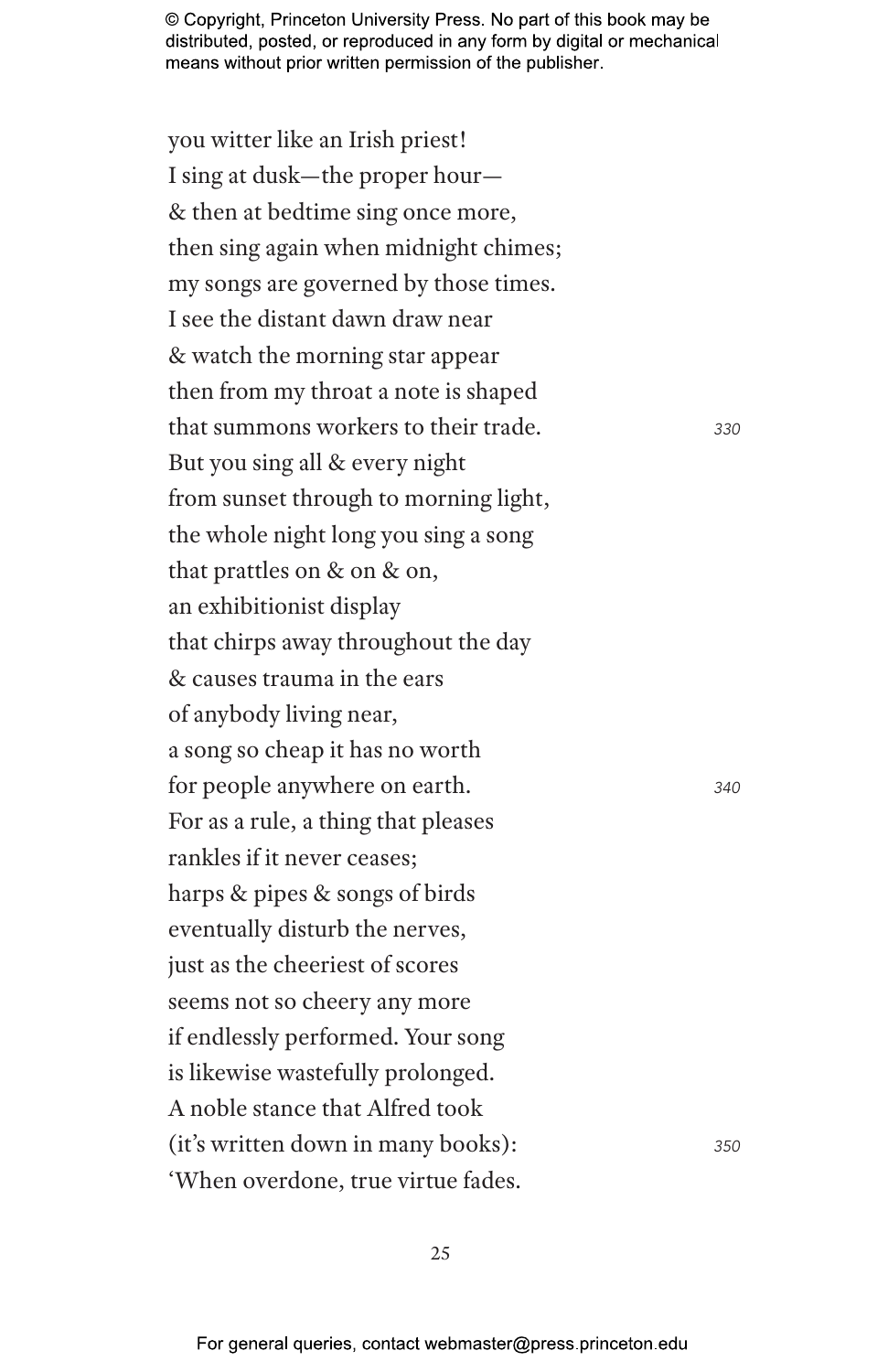mid unmeþe & mid ouerdede.' Mid este þu þe miȝt ouerquatie, & ouerfulle makeþ wlatie: an eurich mureȝþe mai agon ȝif me hit halt eure forþ in on, bute one, þat is Godes riche, þat eure is svete & eure iliche: þeȝ þu nime eure o[f ] þan lepe, hit is eure ful bi hepe. *<sup>360</sup>* Wunder hit is of Godes riche, þat eure spenþ & euer is iliche.

ȝut þu me seist an oþer shome, þat ich a[m] on mine eȝen lome, an seist, for þat ich flo bi niȝte, þat ich ne mai iso bi liȝte. Þu liest! on me hit is isene þat ich habbe gode sene: vor nis non so dim þusternesse þat ich euer iso þe lasse. *<sup>370</sup>* Þu wenest þat ich ne miȝte iso, vor ich bi daie noȝt ne flo. Þe hare luteþ al dai, ac noþeles iso he mai. Ȝif hundes urneþ to him-ward, [h]e gengþ wel suiþe awai-ward, & hokeþ paþes sviþe narewe, & haueþ mid him his blenches ȝarewe, & hupþ & star[t] suþe coue, an secheþ paþes to þe groue: *<sup>380</sup>*

26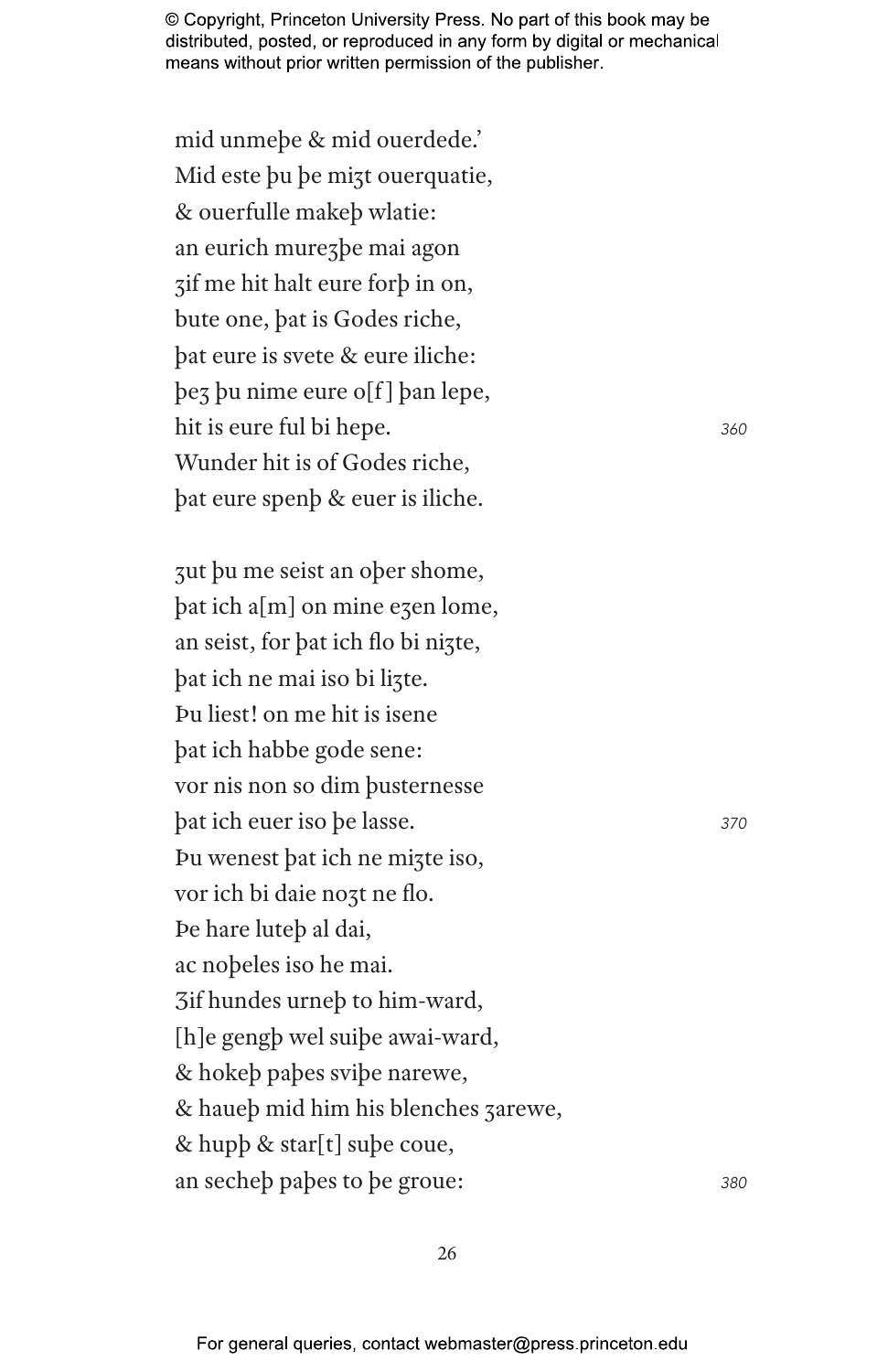With overkill, real value wanes. Indulgence, surplus & excess do not equate to more, but less, & what goes on relentlessly infuriates eventually.' The only everlasting good is found within the realm of God: its basket constantly provides yet stays replenished to all sides. *<sup>360</sup>* God's wondrous empire knows no end, forever giving, never spent.

"A further slander: you have dared to say my vision is impaired, assuming that I fly by night because I'm blinded by the light. But clearly you are telling lies; I know that I have perfect eyes since there's no dim or darkened state my piercing gaze can't penetrate. *<sup>370</sup>* I have defective sight, you say, because I never fly by day, but skulking through those hours, the hare is master of the watchful stare. Flushed from his form by hunting hounds at breakneck pace away he bounds down steep & curved & narrow tracks, all twists & turns & clever tricks, until with leaps & darts he speeds toward the cover of the trees. *<sup>380</sup>*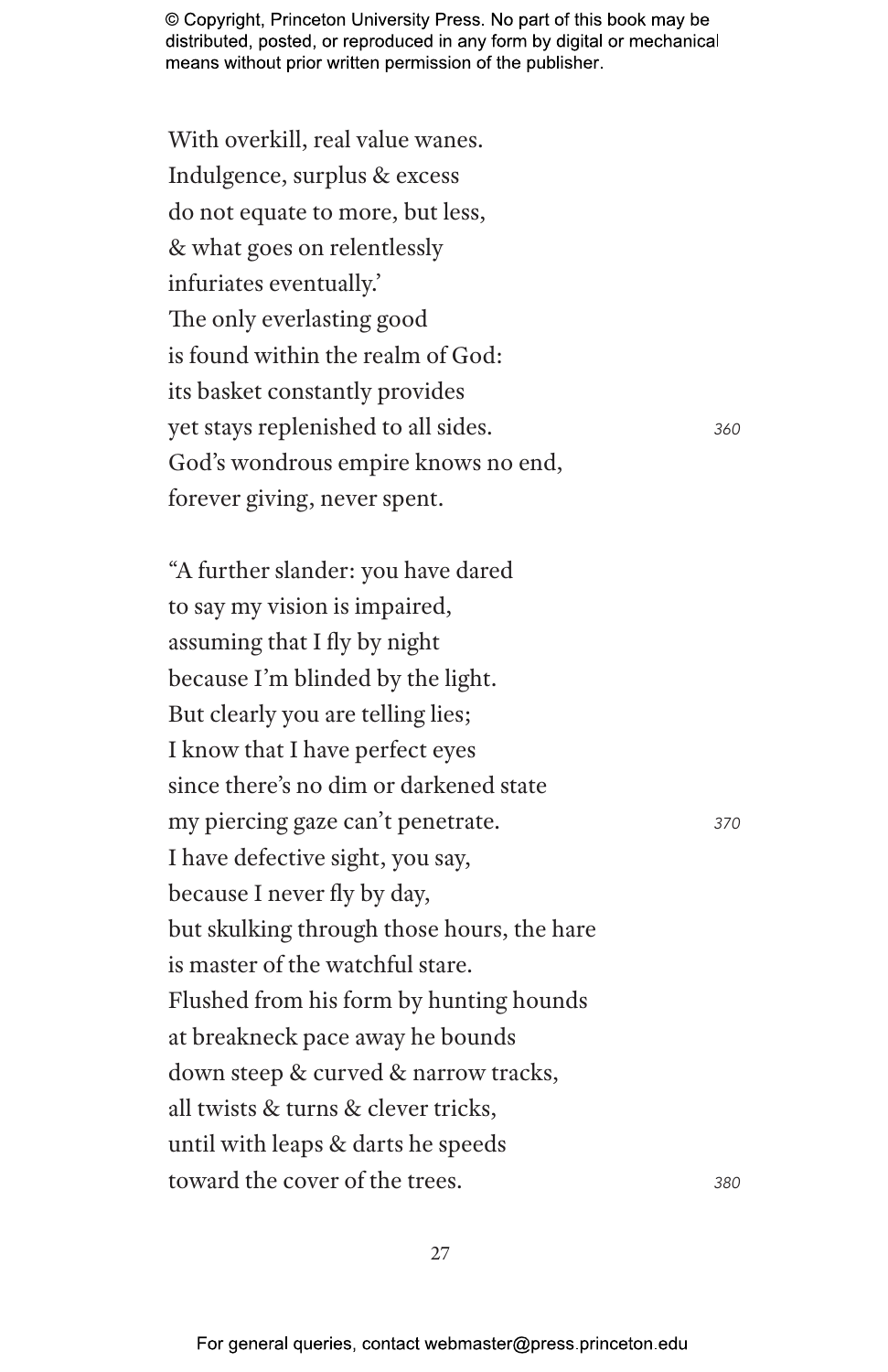ne sholde he uor bobe his eze so don, zif he be bet niseze. Ich mai ison so wel so on hare, bez ich bi daie sitte an dare. Par azte men [bob] in worre, an fareb bobe ner an forre, an oueruareb fele [b]ode, an dob bi nizte gode node, ich folzi ban azte manne, an flo bi nizte in hore banne."

De niztingale in hire bozte athold al bis, & longe bozte wat ho barafter mizte segge: vor ho ne mizte nozt alegge bat be hule hadde hire ised, vor he spac bobe rizt an red. An hire of buzte bat ho hadde be speche so for uorb iladde, an was oferd bat hire answare ne w[u]rbe nozt arizt ifare. Ac nobeles he spac boldeliche, vor he is wis bat hardeliche wip is uo berp grete ilete, bat he uor are zbe hit ne forlete: vor suich worb bold zif bu [flizst], pat w[u]le flo zif bu [n]isvicst; zif he isib bat bu nart arez, he wile of [bore] w[u]rchen barez. 390

400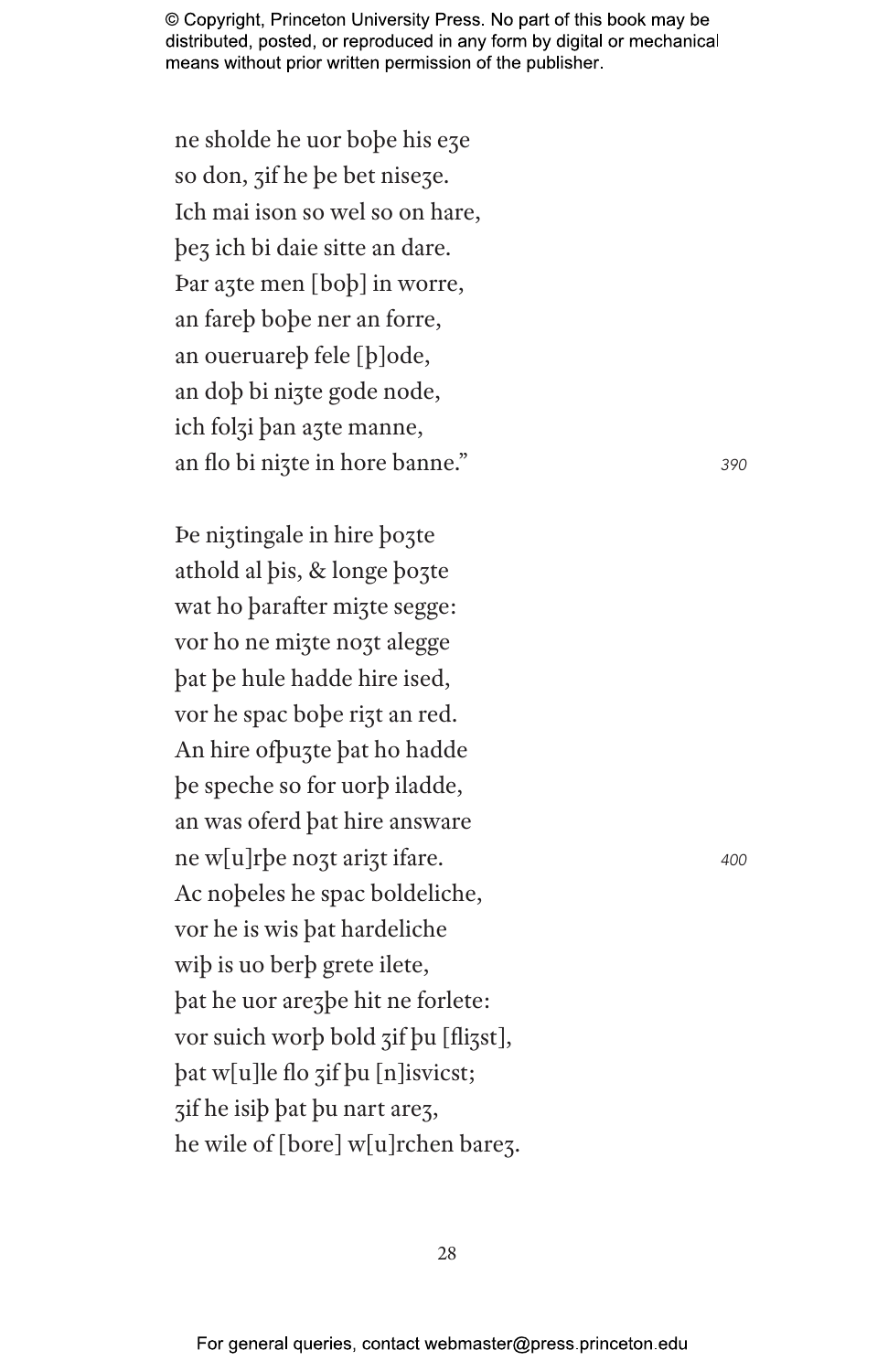Coordination of that kind is not accomplished by the blind! I hide away by day but share outstanding eyesight with the hare. When fearless soldiers march to war, advancing on all fronts, the corps engaging evil foreign powers & fighting through the darkest hours, I keep them company, my flight a flag above them in the night." *<sup>390</sup>*

Left to her thoughts, the Nightingale then mulled things over for a while, not confident she could deny the soundness of the Owl's reply, because with that robust defense the Owl had spoken truth & sense. Perhaps her judgment had been wrong to let the rumpus last this long, & now it was her turn to speak her logic might sound false or weak. *<sup>400</sup>* But she was bold & held her nerve, &, wisely, spoke with guts & verve, & looked her foe straight in the face. The timid voice will lose the case; a rival prospers if he sees you run—stand firm though & he flees, or met by fortitude he'll flip from fierce wild boar to gelded pig.